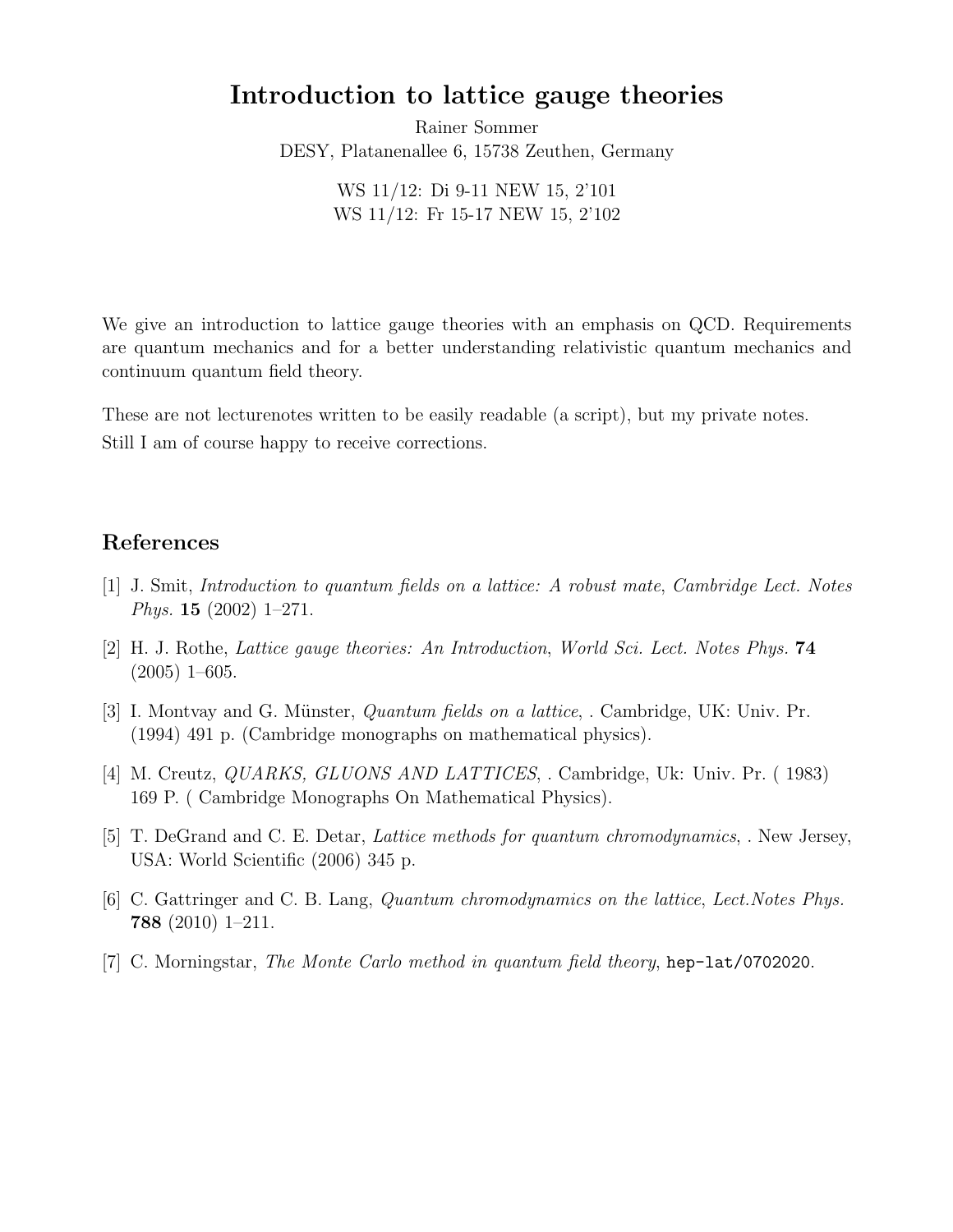# Contents

| $\mathbf{1}$   |                                        | $\overline{2}$<br>Introduction                                                                                                                                                                                                       |  |
|----------------|----------------------------------------|--------------------------------------------------------------------------------------------------------------------------------------------------------------------------------------------------------------------------------------|--|
|                | 1.1                                    | $\overline{2}$                                                                                                                                                                                                                       |  |
|                | 1.2                                    | $\overline{2}$<br>Why a lattice? $\ldots \ldots \ldots \ldots \ldots \ldots \ldots \ldots \ldots \ldots \ldots \ldots$                                                                                                               |  |
|                | 1.3                                    | $\overline{2}$                                                                                                                                                                                                                       |  |
| $\overline{2}$ | 8<br>Pathintegral in quantum mechanics |                                                                                                                                                                                                                                      |  |
|                | 2.1                                    | 8 <sup>8</sup>                                                                                                                                                                                                                       |  |
|                | 2.2                                    | 10                                                                                                                                                                                                                                   |  |
|                |                                        | 2.2.1<br>11                                                                                                                                                                                                                          |  |
| 3              | Scalar fields on the lattice<br>13     |                                                                                                                                                                                                                                      |  |
|                | 3.1                                    | Hypercubic lattice $\ldots \ldots \ldots \ldots \ldots \ldots \ldots \ldots \ldots \ldots \ldots \ldots$<br>13                                                                                                                       |  |
|                | 3.2                                    | 14                                                                                                                                                                                                                                   |  |
|                | 3.3                                    | 16                                                                                                                                                                                                                                   |  |
|                | 3.4                                    | 17                                                                                                                                                                                                                                   |  |
|                | 3.5                                    | 19                                                                                                                                                                                                                                   |  |
|                | 3.6                                    | 22<br>Timeslice correlation function and spectrum of the free thory $\dots \dots \dots$                                                                                                                                              |  |
| $\overline{4}$ | 3.7                                    | Lattice artifacts research resources resources resources resources resources resources resources resources resources resources resources resources resources resources resources resources resources resources resources resou<br>23 |  |
|                | 3.8                                    | 24                                                                                                                                                                                                                                   |  |
|                | 3.9                                    | 25                                                                                                                                                                                                                                   |  |
|                | 27<br>Gauge fields on the lattice      |                                                                                                                                                                                                                                      |  |
|                | 4.1                                    | 27                                                                                                                                                                                                                                   |  |
|                | 4.2                                    | Group integration $\ldots \ldots \ldots \ldots \ldots \ldots \ldots \ldots \ldots \ldots \ldots$<br>30                                                                                                                               |  |
|                |                                        | Some group integrals (for later) $\dots \dots \dots \dots \dots \dots \dots \dots \dots$<br>31<br>4.2.1                                                                                                                              |  |
|                | 4.3                                    | 32                                                                                                                                                                                                                                   |  |
|                |                                        | 32<br>4.3.1                                                                                                                                                                                                                          |  |
|                |                                        | 33<br>4.3.2                                                                                                                                                                                                                          |  |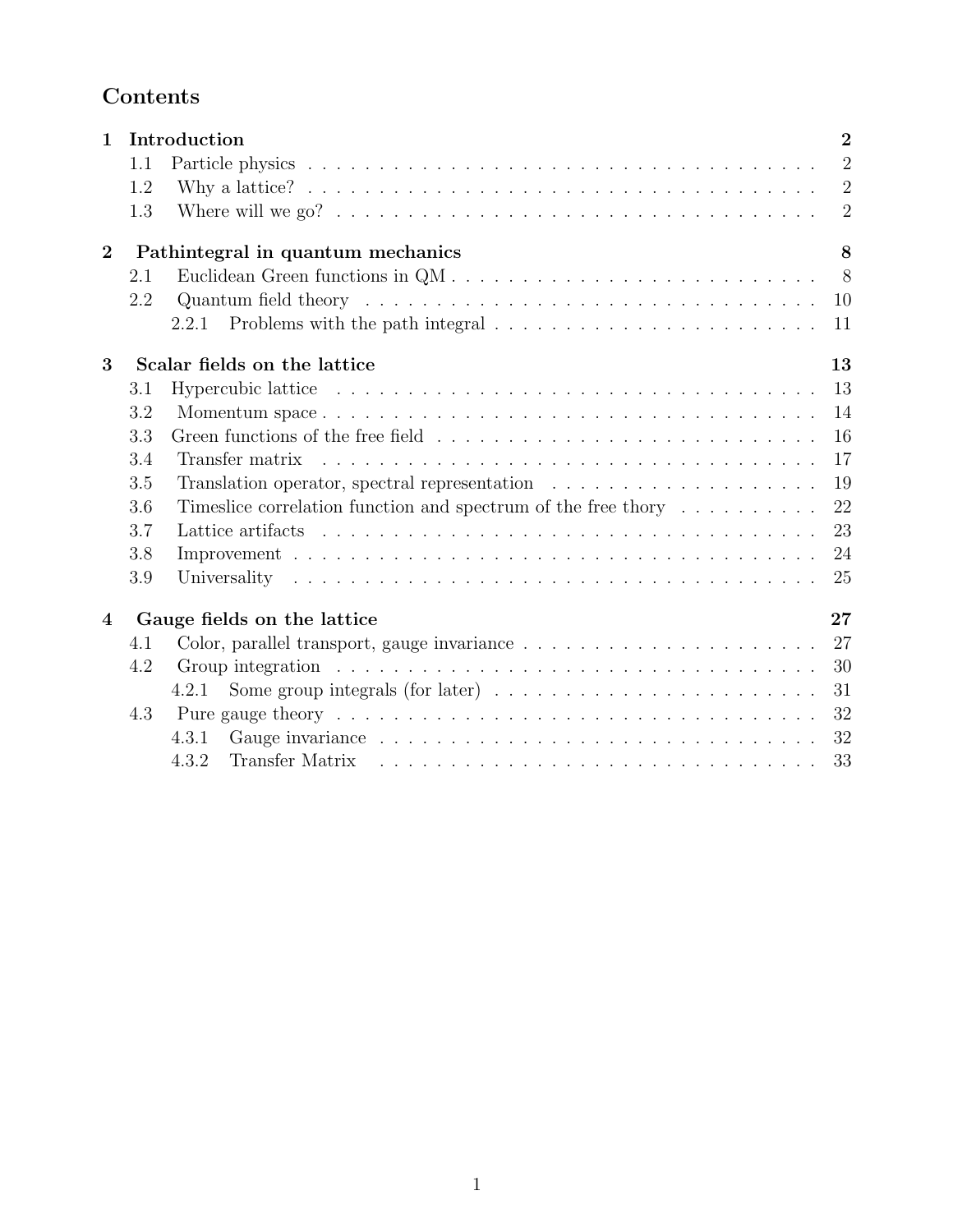### 1 Introduction

#### 1.1 Particle physics

It is about the fundamental forms of matter (quarks = constituents of nucleons and their relatives) and their interactions. About scattering processes (LHC!) but also about the bound states: HOW is a nucleon made up of quarks.

The fundamental formulation is a quantum field theory (or string theory, which for energies far below  $M_{\text{Planck}}$  is again a quantum field theory). Field theories combine Poincare invariance and quantum mechanics.

#### 1.2 Why a lattice?

Field theories have coupling "constants", e.g. the fine structure constant  $\alpha$  in quantum electro dynamics (QED). The standard continuum treatment is an expansion in these coupling constants: "perturbation theory".

QCD is the part of the theory which describes the by far dominant interactions of quarks (up,down,charm,strange,top,bottom). It has a rather large effective coupling constant at distances of the order (0.1 fm to 1 fm).

• There are phenomena, in particular in QCD, which are intrinsically non-perturbative: confinement: quarks are never observed as free particles

$$
m_{\text{proton}} = m_{\text{p}} \gg 2m_{\text{u}} + m_{\text{d}} \tag{1.1}
$$

In fact in the limit of vanishing quark masses:

$$
m_{\rm p} \approx m_{\rm p}|_{m_{\rm u}=m_{\rm d}=0} \sim \mu e^{-\text{const.}/\alpha_{\rm s}(\mu)} = 0
$$
 to all orders in  $\alpha_{\rm s}$ :  $0 + 0\alpha + 0\alpha^2 + ...$  (1.2)

• the hadron mass spectrum is non-perturbative and can in principle be computed depending on just a few parameters (neglecting electromagnetism, weak interaction, gravitation):

$$
\alpha_{\rm s},~m_{\rm u},~m_{\rm d},~m_{\rm s},~m_{\rm c},~m_{\rm b},~m_{\rm t}
$$

- The lattice formulation is designed to enable such computations
- The lattice formulation is the only known formulation which contains perturbative and non-perturbative "sectors".

It is therefore to be regarded as THE formulation (definition) of a quantum field theory, in particular QCD.

#### 1.3 Where will we go?

- Introduce the ingredients
	- path integral, Euclidean time
	- lattice (scalar fields)
	- gauge fields (gluons)
	- fermions (quarks)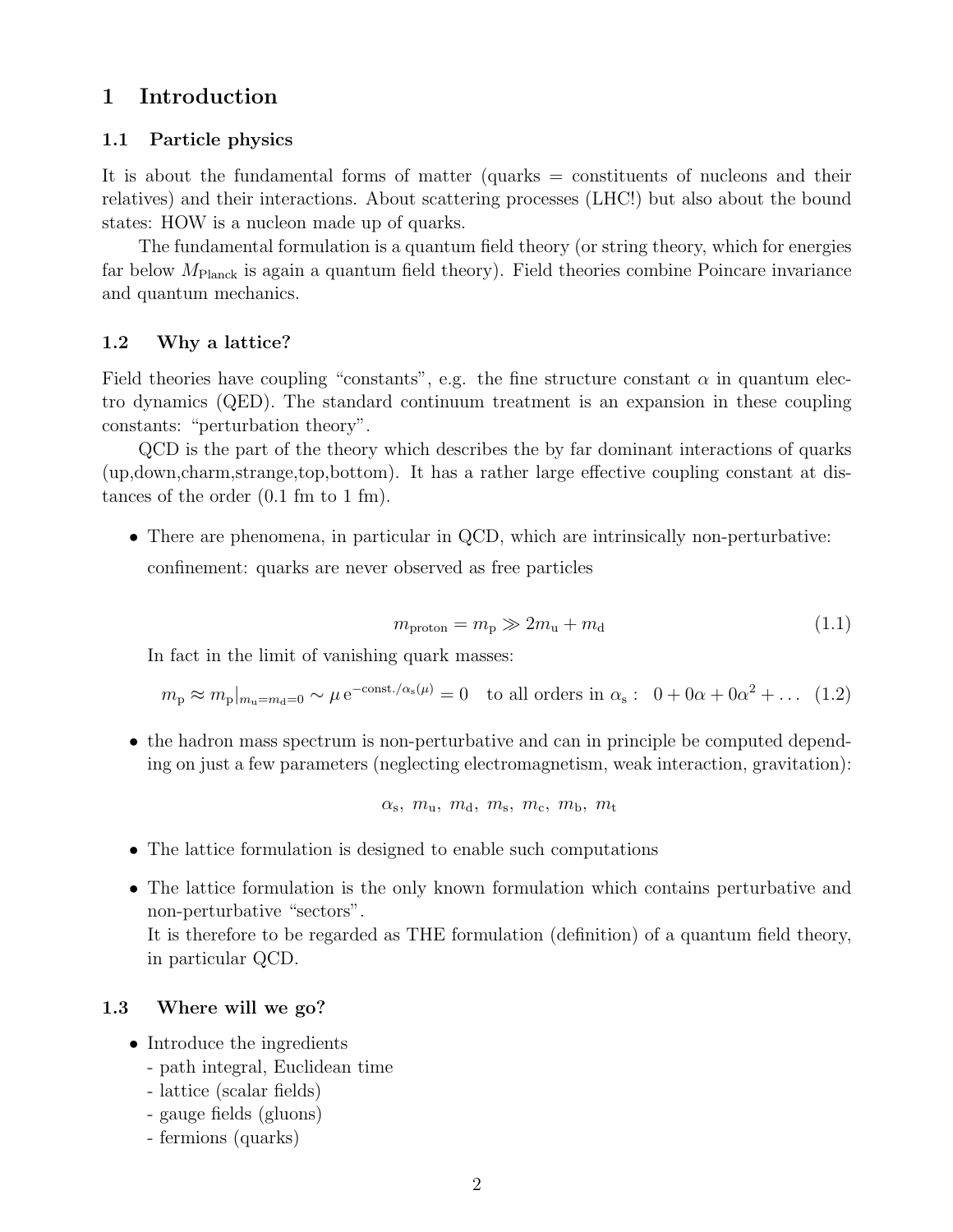- Discuss concepts and computational methods
	- continuum limit, Symanzik effective theory
	- strong coupling expansion
	- MC method
	- multiscale methods (maybe in part II)
- Discuss some results, e.g.

quark — anti-quark potential



Figure 1: Static quark potential in the pure gauge theory. [2001]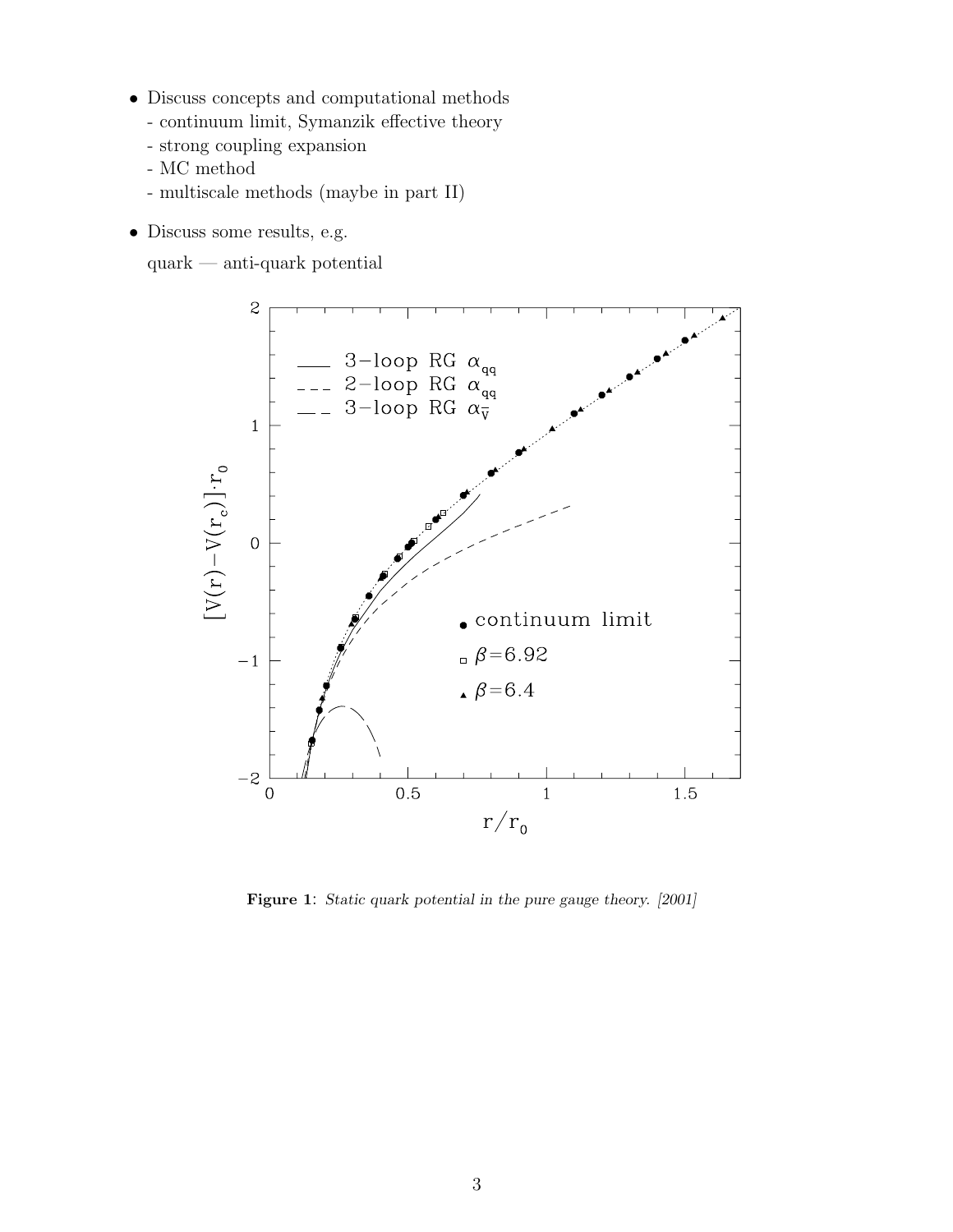glueball spectrum pure gauge theory



Figure 2: Glueball spectrum in the pure gauge theory. [1998]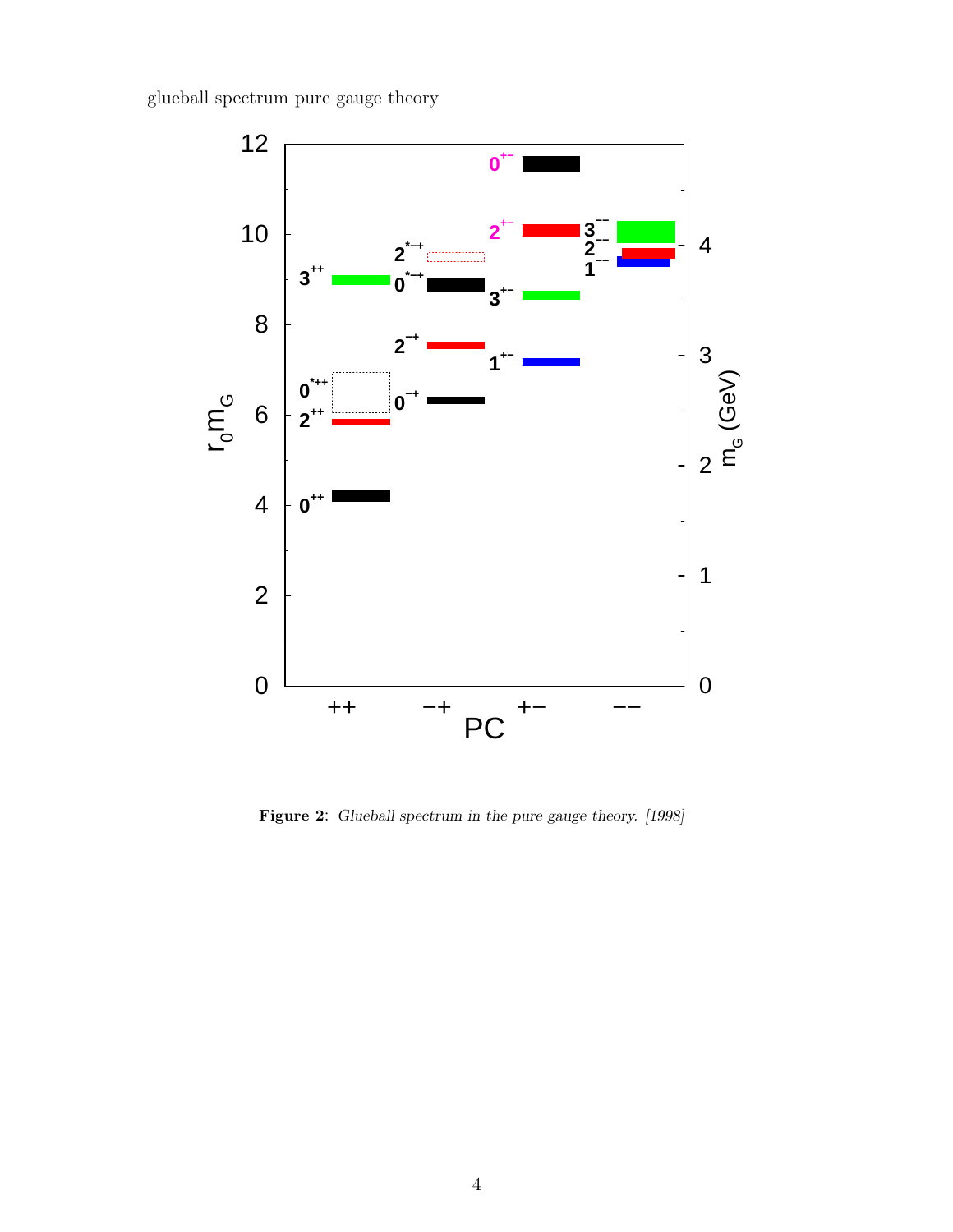hadron mass spectrum



Figure 3: Hadron mass spectrum. [2001]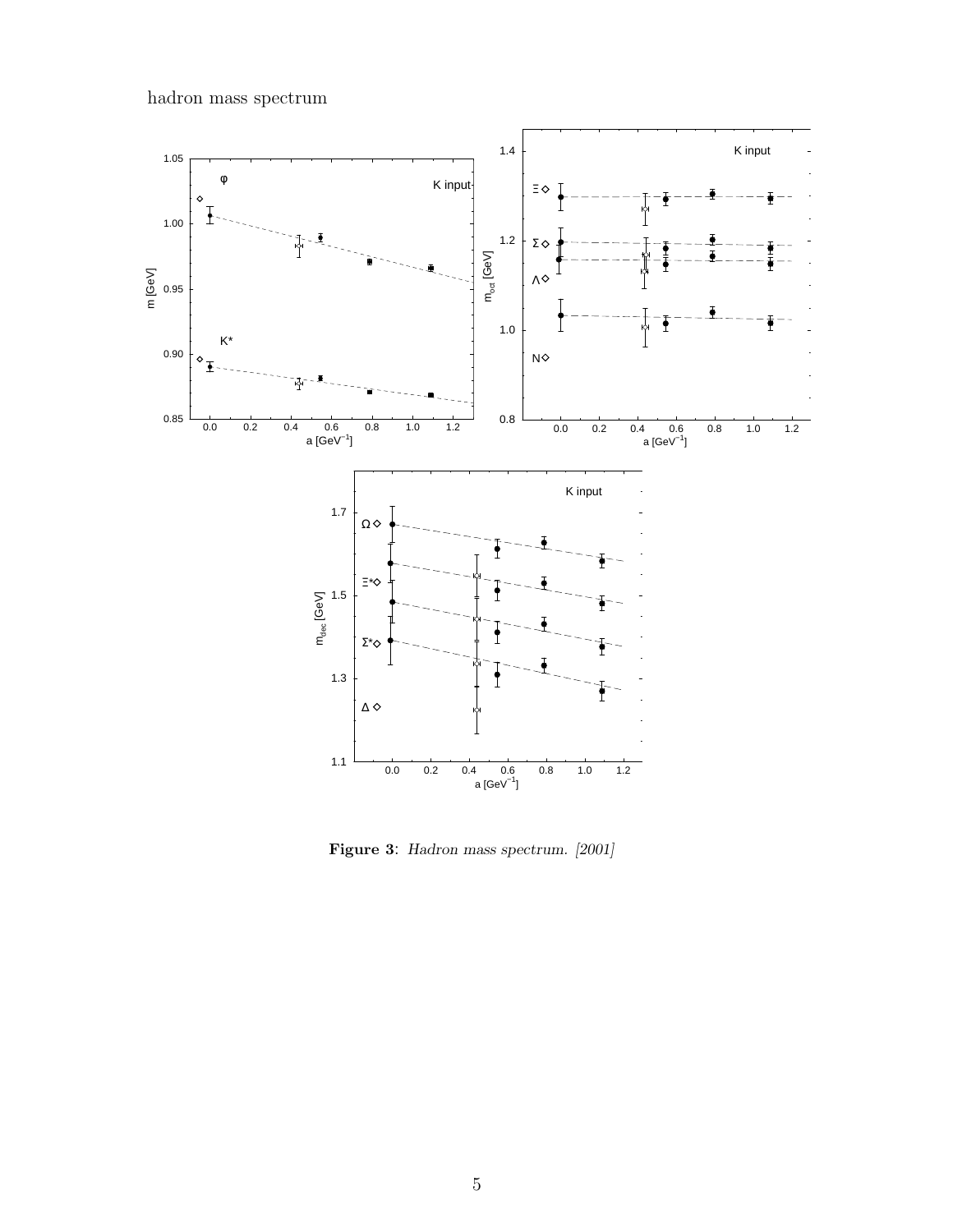

Figure 4: Hadron mass spectrum. [2009]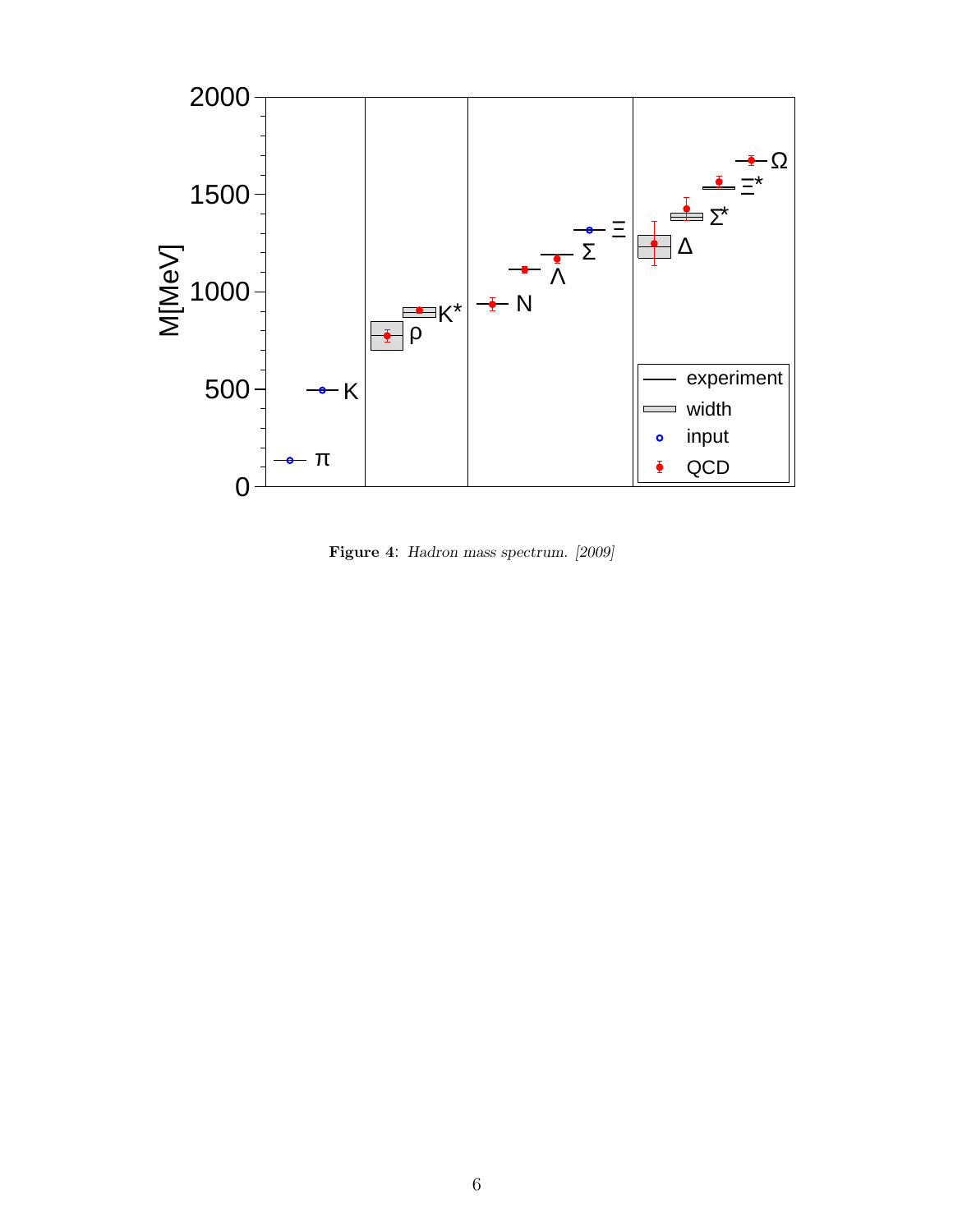chiral symmetry breaking decay rates:  $\pi \to \mu \nu$ 



[running of QCD coupling (maybe in part II)]

Figure 5:  $\alpha_s$ : left: lattice gauge theory [2005], right: experiment + PT [2004].

[interplay with effective theories (maybe in part II) i.e. e.g. expansion in a or  $1/m<sub>b</sub>$ ] [elastic scattering phases (maybe in part II)]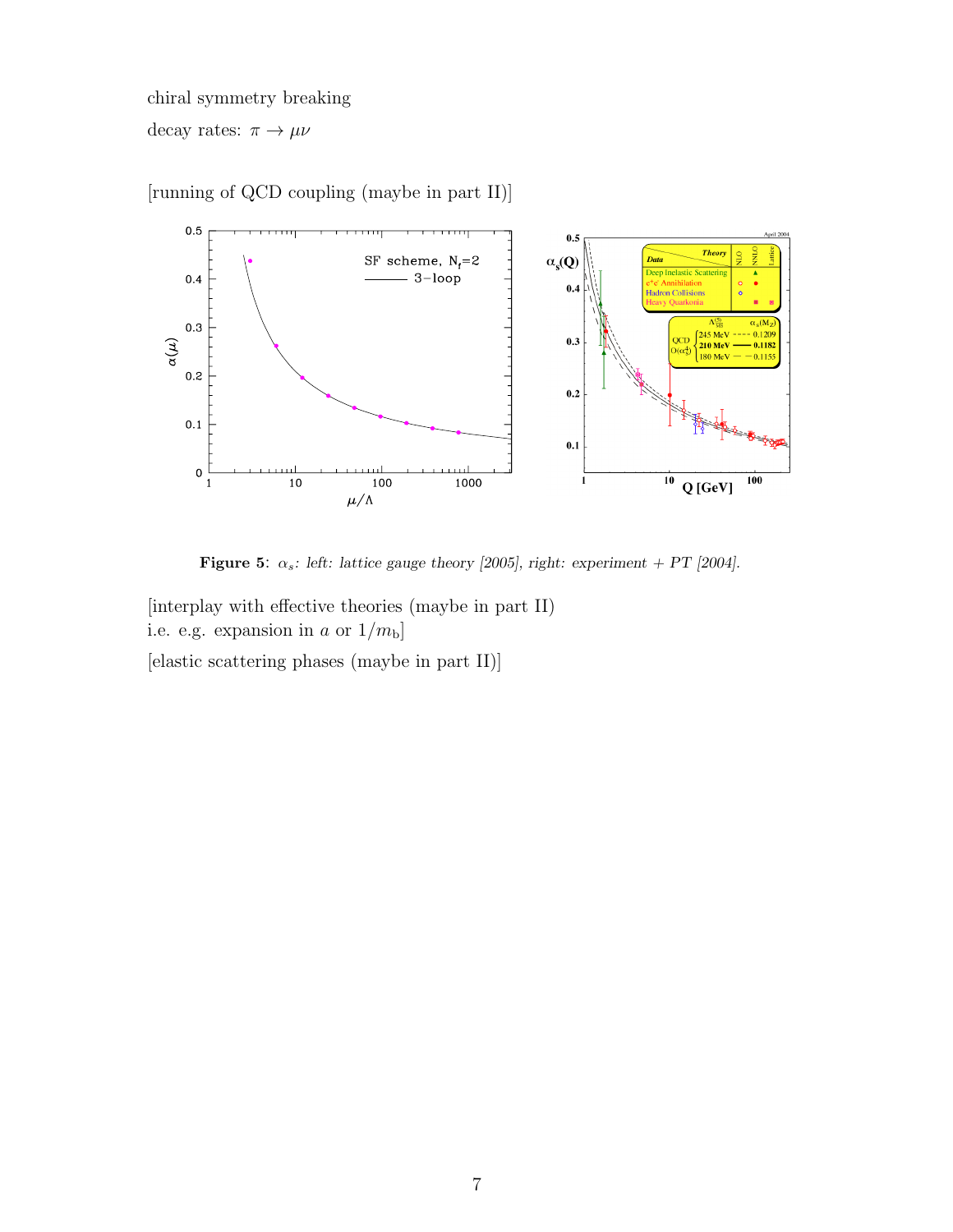## 2 Pathintegral in quantum mechanics

### 2.1 Euclidean Green functions in QM

We start from a QM Hamiltonian of one degree of freedom

$$
\hat{H} = \frac{\hat{p}^2}{2m} + V(\hat{q}) \qquad h/(2\pi) = 1, c = 1.
$$
\n(2.1)

The statistical mechanics quantum partition function can be written as  $(T=1/\text{temperature}!)$ 

$$
Z = \text{Tr} \, \mathbf{e}^{-T\hat{H}} = \int_{q(0) = q(T)} \mathcal{D}[q] \, \mathbf{e}^{-S[q]} \tag{2.2}
$$

(we will "show" that). The Euclidean action

$$
S[q] = \int_0^T dt \underbrace{\left(\frac{m}{2} \dot{q}^2 + V(q)\right)}_{= \mathcal{L}|_{t \to it}}, \quad D[q] = \text{``}\prod_t dq(t) \text{``}
$$
\n(2.3)

A "derivation":

We define the Euclidean time evolution operator  $($  = transfer matrix) by a small (infinitesimal) time unit a,

$$
\hat{\mathbb{T}} = e^{-a\hat{H}}, \quad \mathbb{T}(q, q') = \langle q|e^{-a\hat{H}}|q'\rangle, \qquad (2.4)
$$

such that

$$
Z = \text{Tr}\,\hat{\mathbb{T}}^N, \quad N = T/a \tag{2.5}
$$

$$
Z = \int dq_0 dq_1 \dots dq_{N-1} \mathbb{T}(q_0, q_1) \mathbb{T}(q_1, q_2) \dots \mathbb{T}(q_{N-1}, q_0)
$$
 (2.6)

Use the BCH formula (or explicitly) to show

$$
\mathbb{T}(q,q') = \langle q|e^{-aV(\hat{q}) - a\frac{1}{2m}\hat{p}^2}|q'\rangle
$$
\n
$$
(2.7)
$$
\n
$$
\langle q|e^{-aV(\hat{q})/2} - q\frac{1}{m}\hat{p}^2|q'\rangle
$$
\n
$$
(2.8)
$$

$$
= \langle q|e^{-aV(\hat{q})/2}e^{-a\frac{1}{2m}\hat{p}^2}e^{-aV(\hat{q})/2}|q'\rangle + O(a^3)
$$
\n
$$
[ \langle q|e^{-aV(\hat{q})/2}|q'\rangle = e^{-a\frac{1}{2}V(q)}\delta(q-q')
$$
\n(2.9)

$$
\langle q|e^{-aV(q)/2}|q'\rangle = e^{-a\frac{\tau}{2}V(q)}\delta(q-q')
$$
\n
$$
\langle p|p'\rangle = \delta(p-p')
$$
\n(2.10)

$$
\langle q|p\rangle = \frac{1}{(2\pi)^{1/2}} e^{-ipq} \tag{2.11}
$$

$$
\langle q|e^{-a\frac{1}{2m}\hat{p}^2}|q'\rangle = \int dp \,\langle q|p\rangle\langle p|q'\rangle e^{-a\frac{1}{2m}p^2}
$$
\n(2.12)

$$
= \frac{1}{2\pi} \int \mathrm{d}p e^{-ip(q-q')} e^{-a\frac{1}{2m}p^2} = \frac{1}{2\pi} \sqrt{\frac{2\pi m}{a}} e^{-m\frac{1}{2a}(q-q')^2}
$$
(2.13)

$$
\boxed{\hspace{2cm}} \hspace{2cm} (2.14)
$$

$$
= \sqrt{\frac{m}{2\pi a}} e^{-a\left[\frac{1}{2}(V(q) + V(q')) + \frac{m}{2}\left(\frac{q - q'}{a}\right)^2\right]} + O(a^3)
$$
\n(2.15)

And with

$$
\frac{q(t+a) - q(t)}{a} = \dot{q}(t+a/2) + O(a^2)
$$
\n(2.16)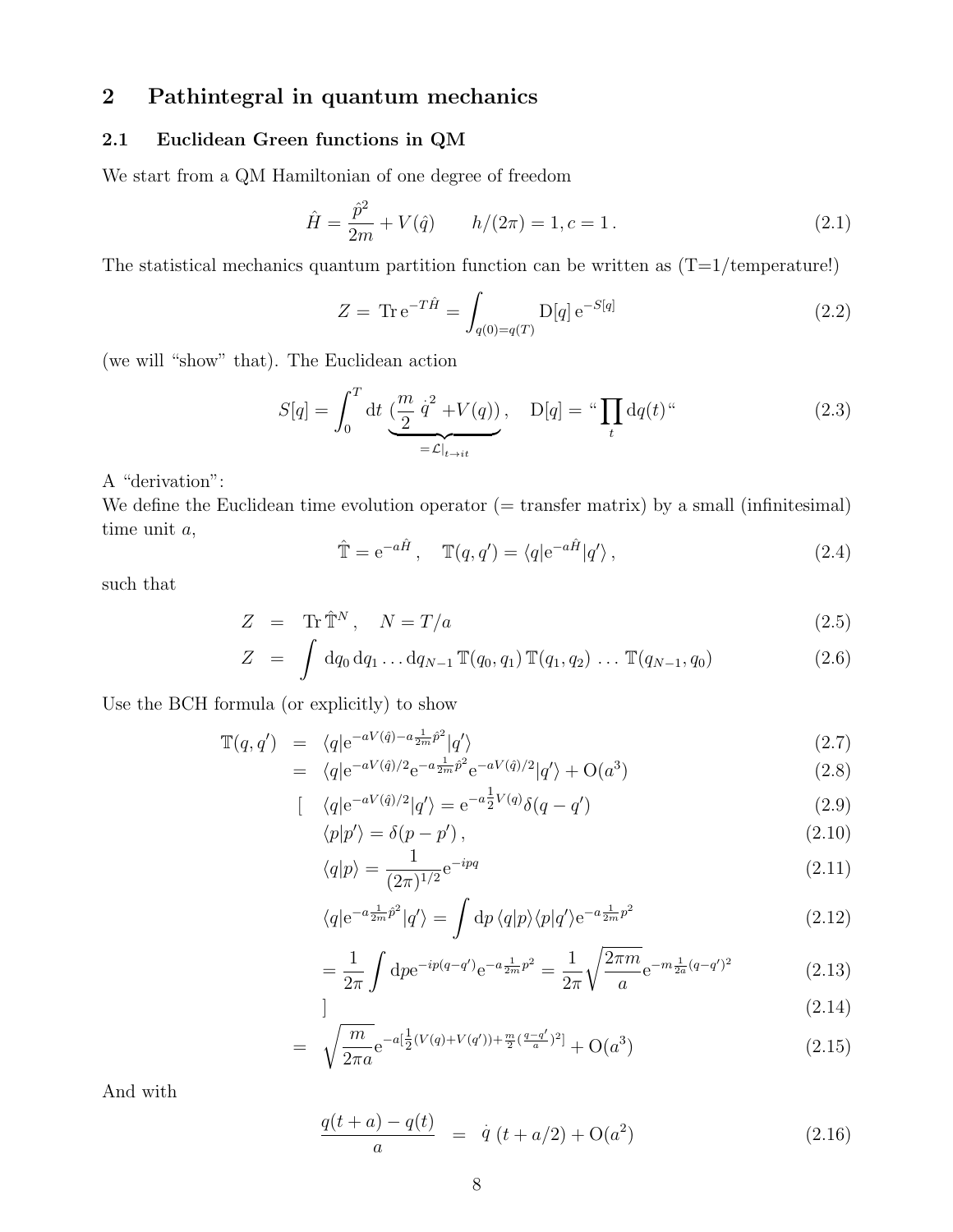we have naively shown the equivalence of quantum mechanics and a 1-dimensional Euclidean pathintegral. [remark about unboundedness, therefore a-expansion is not obvious]

$$
Z = \int dq_0 dq_1 \dots dq_{N-1} \mathbb{T}(q_0, q_1) \mathbb{T}(q_0, q_1) \dots \mathbb{T}(q_{N-1}, q_0)
$$
 (2.17)

$$
\left[\prod_{t} dq(t) = \prod_{i} q(t_i) = D[q]\right]
$$
\n(2.18)

$$
\begin{array}{c}\n (2.19)\n \end{array}
$$

$$
= \operatorname{const.} \times \int D[q] \exp\left(-\frac{a}{2} \sum_{i=0}^{N-1} \left(\frac{q_{i+1} - q_i}{a}\right)^2 + V(q_i)\right), \quad q_N = q_0 \tag{2.20}
$$

= const. 
$$
\times \int_{c} D[q] \exp(-S[q])
$$
 approximated on a 1-d lattice (2.21)

$$
\xrightarrow{a \to 0} const. \times \int D[q] \exp(-S_{\text{cont}}[q]). \qquad (2.22)
$$

Euclidean Green functions:

$$
t_1 \ge t_2 \tag{2.23}
$$

$$
G(t_1, t_2) = \frac{1}{Z} \int D[q] e^{-S[q]} q(t_1) q(t_2), \quad n_i = t_i/a \tag{2.24}
$$

$$
= \frac{1}{Z} \int dq_0 dq_1 \dots dq_{N-1} \mathbb{T}(q_0, q_1) \mathbb{T}(q_1, q_2) \dots \mathbb{T}(q_{N-1}, q_0) q_{n_1} q_{n_2} \quad (2.25)
$$

$$
= \left( \text{Tr} \,\hat{\mathbb{T}}^{T/a} \right)^{-1} \text{Tr} \,\hat{\mathbb{T}}^{(T-t_1)/a} \,\hat{q} \,\hat{\mathbb{T}}^{(t_1-t_2)/a} \,\hat{q} \,\hat{\mathbb{T}}^{t_2/a} \tag{2.26}
$$

$$
= \frac{\text{Tr} \sum_{n} |n\rangle\langle n| e^{-E_n(T-t_1)} \hat{q} e^{-\hat{H}(t_1-t_2)} \hat{q} e^{-\hat{H}t_2}}{\text{Tr} \sum_{n} |n\rangle\langle n| e^{-E_n T}}
$$
(2.27)

$$
= \frac{\sum_{n} \langle n | e^{-E_n(T-t_1)} \hat{q} e^{-\hat{H}(t_1-t_2)} \hat{q} e^{-\hat{H}t_2} | n \rangle}{\sum_{n} e^{-E_n T}}
$$
(2.28)

$$
[ the ground state is non-degenerate ] \qquad (2.29)
$$

$$
\stackrel{T \to \infty}{\longrightarrow} \langle 0 | e^{\hat{H}t_1} \hat{q} e^{-\hat{H}t_1} e^{\hat{H}t_2} \hat{q} e^{-\hat{H}t_2} | 0 \rangle \tag{2.30}
$$

$$
= \langle 0|\hat{q}(t_1)\,\hat{q}(t_2)|0\rangle \tag{2.31}
$$

$$
\hat{q}(t) = e^{\hat{H}t}\hat{q}e^{-\hat{H}t} =
$$
Euclidean Heisenberg operators (2.32)

And more generally:

$$
t_1 \ge t_2 \ge t_3 \dots, \quad T \to \infty \tag{2.33}
$$

$$
G(t_1, t_2, ..., t_n) = \frac{1}{Z} \int D[q] e^{-S[q]} q(t_1) q(t_2) ... q(t_n).
$$
 (2.34)

$$
= \langle 0|\hat{q}(t_1)\,\hat{q}(t_2)\,\ldots\hat{q}(t_n)|0\rangle \tag{2.35}
$$

$$
general \t t_i, \t T \to \infty \t (2.36)
$$

$$
G(t_1, t_2, ..., t_n) = \langle 0 | \mathcal{T} \{ \hat{q}(t_1) \, \hat{q}(t_2) \, ... \, \hat{q}(t_n) \} | 0 \rangle \tag{2.37}
$$

In lattice gauges theories, Euclidean Green functions = correlation functions = correlators are the central objects (but for  $1+3=4$  dimensions). They are mostly computed numerically by a Monte Carlo process. Assume one has the Euclidean Green functions. Real time physics is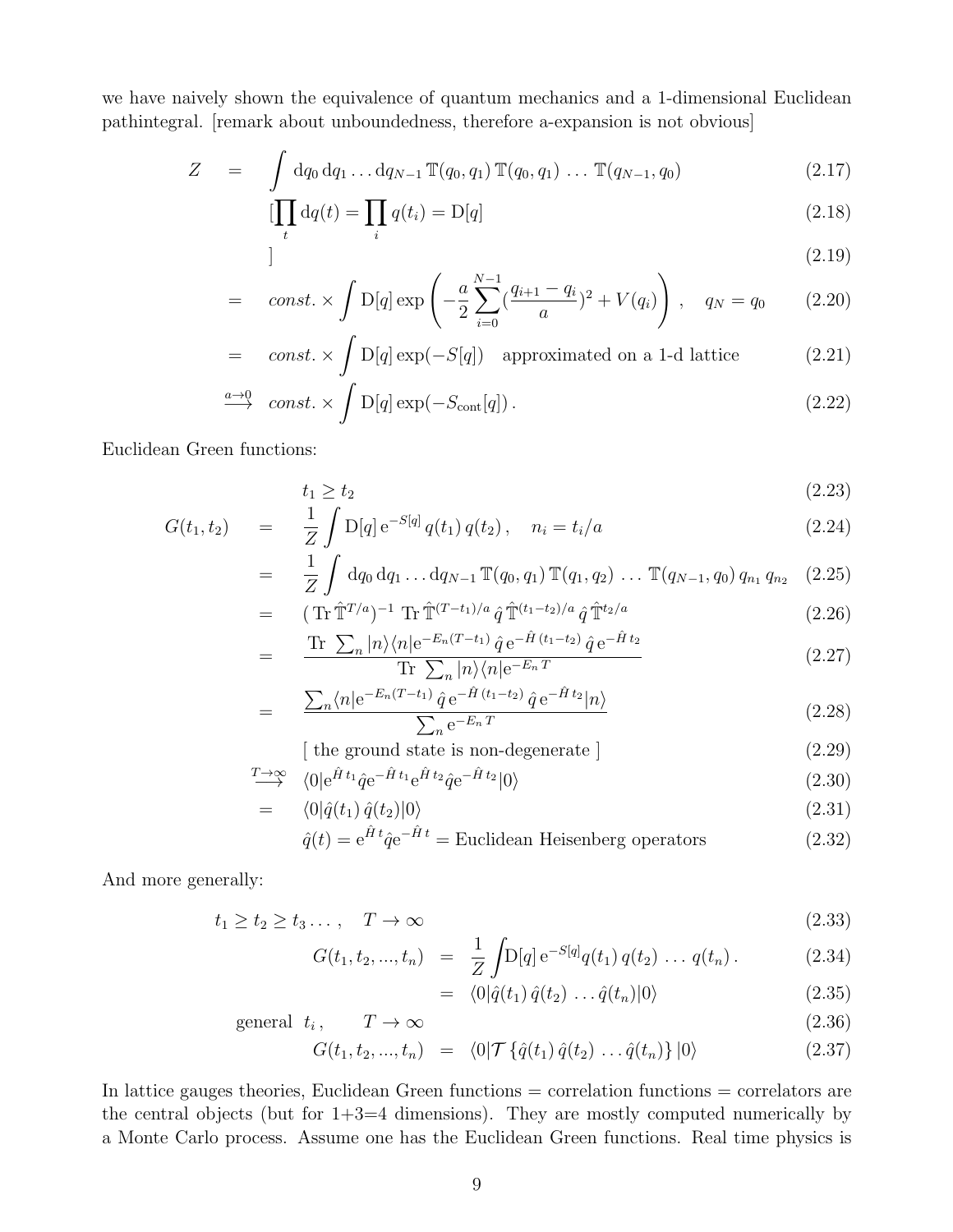obtained (in principle) by analytic continuation (see later). But also directly:  $(T \to \infty)$ 

$$
G(t_1, t_2) = G(t_1 - t_2) = \langle 0 | e^{\hat{H}t_1} \hat{q} e^{-\hat{H}t_1} e^{\hat{H}t_2} \hat{q} e^{-\hat{H}t_2} | 0 \rangle \tag{2.38}
$$

$$
= \langle 0|\hat{q}e^{-\hat{H}\,(t_1-t_2)}\hat{q}|0\rangle e^{E_0\,(t_1-t_2)} \tag{2.39}
$$

$$
= \langle 0|\hat{q} \sum_{n} |n\rangle e^{-E_{n}(t_{1}-t_{2})} \langle n| \hat{q} |0\rangle e^{E_{0}(t_{1}-t_{2})}
$$
\n(2.40)

$$
= \sum_{n} \alpha_n^2 e^{-(E_n - E_0)(t_1 - t_2)}, \quad \alpha_n = \langle n | \hat{q} | 0 \rangle \tag{2.41}
$$

from the large  $t_2 - t_1$  behaviour:  $E_1, E_2, \ldots$  Improvement of precision by different  $f(\hat{q})$ .

In various places we dropped  $O(a^2)$  terms. The result of a lattice path integral is only unique (universal) in the limit  $a \to 0$ .

#### 2.2 Quantum field theory

Let us give a very rough overview what QFT (and therefore QCD) is about.

It describes

- particles moving in space and time  $|{\bf p}\rangle$
- multiparticle states  $|\mathbf{p}_1, \mathbf{p}_2\rangle$ :

$$
\hat{H}|\mathbf{p}_1,\mathbf{p}_2\rangle \approx (\sqrt{\mathbf{p}_1^2 + m_1^2} + \sqrt{\mathbf{p}_2^2 + m_2^2})|\mathbf{p}_1,\mathbf{p}_2\rangle
$$
\n(2.42)

 $\approx$  because there is always some (small) interaction

- scattering, decays, particle creation
- bound states  $\rightarrow$  one of the main subjects of LGT.

Construction of QFT (scalar particles):

Creation and annihilation of particles at any point in space and time: QM operators at any point, quantum fields:

$$
\hat{q}_i \rightarrow \hat{\phi}(\mathbf{x}) \tag{2.43}
$$

$$
\hat{p}_i \rightarrow \hat{\pi}(\mathbf{x}) \tag{2.44}
$$

$$
[\hat{\phi}(\mathbf{x}), \hat{\phi}(\mathbf{y})] = 0 = [\hat{\pi}(\mathbf{x}), \hat{\pi}(\mathbf{y})]
$$
\n(2.45)

$$
[\hat{\phi}(\mathbf{x}), \hat{\pi}(\mathbf{y})] = i\delta(\mathbf{x} - \mathbf{y})
$$
\n(2.46)

x not the QM variable, but more an index, labelling dof's. Free particle:

$$
\hat{H} = \int d^3 \mathbf{x} \{ \frac{1}{2} \hat{\pi}(\mathbf{x})^2 + \frac{1}{2} \partial_j \hat{\phi}(\mathbf{x}) \partial_j \hat{\phi}(\mathbf{x}) + \frac{m^2}{2} \hat{\phi}^2(\mathbf{x}) \}
$$
(2.47)

Interactions: very restricted by general principles:

• unitarity, causality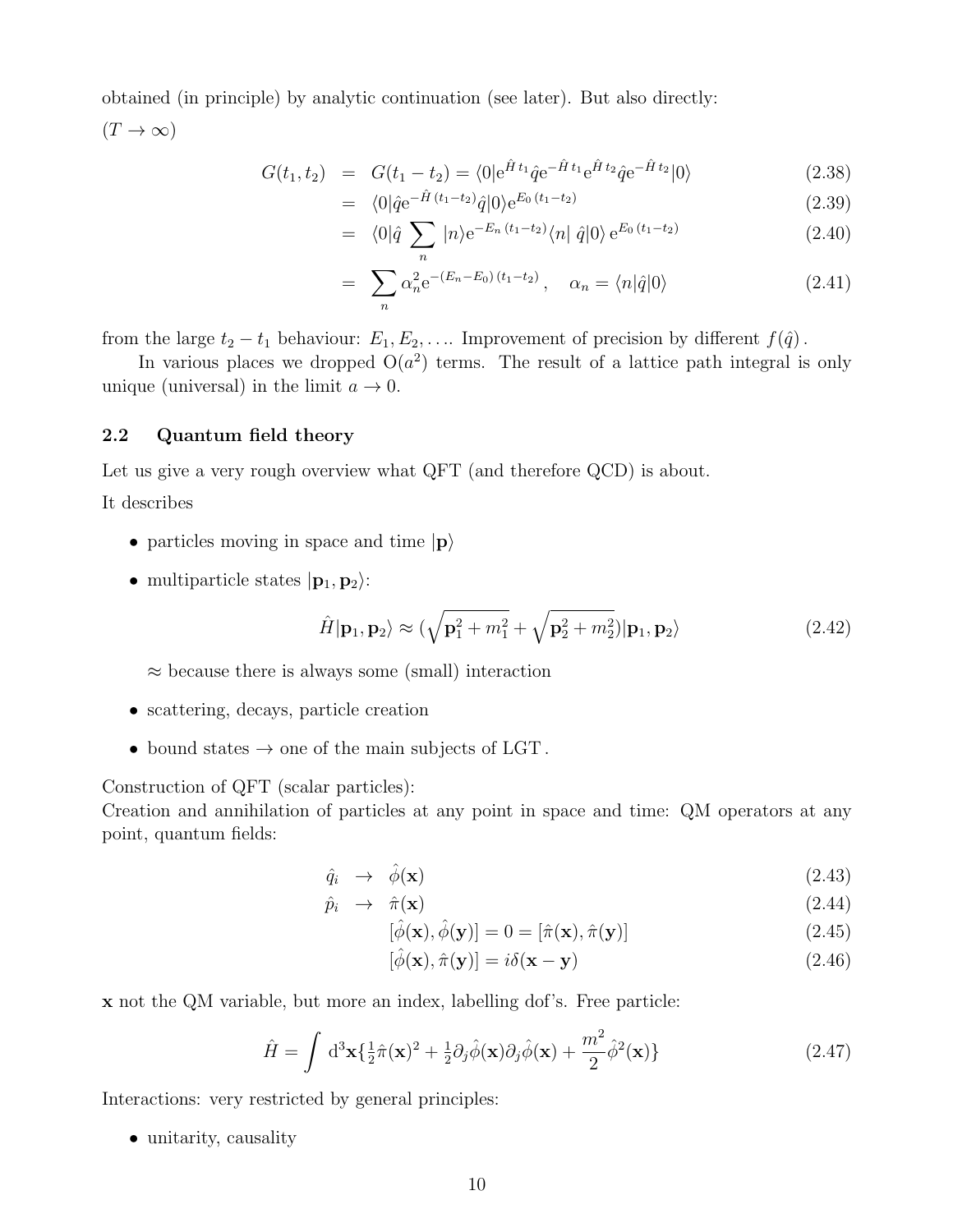• renormalizability  $\rightarrow$  locality, dimension of fields in the Lagrangian

Only

$$
\mathcal{L}_{\text{int}}(x) = \frac{\lambda_0}{4} \phi^4(x) \quad \rightarrow \quad \hat{H}_{\text{int}} = \frac{\lambda_0}{4} \hat{\phi}^4(\mathbf{x}) \tag{2.48}
$$

is possible. There is only one parameter:  $\lambda_0$ , dimensionless.

Let us take two fields, combine them into one complex field, corresponds in the end to a charged particle and its anti-particle.

$$
\phi = \frac{1}{\sqrt{2}} [\phi_1 + i\phi_2], \quad |\phi|^2 = \frac{1}{2} (\phi_1^2 + \phi_2^2), \quad \mathcal{L}_{\text{int}}(x) = \frac{\lambda_0}{4} |\phi(x)|^4 \tag{2.49}
$$

The formal continuum path integral:

$$
Z = \int D[\phi]D[\phi^{\dagger}] e^{-S[\phi]}, \qquad (2.50)
$$

$$
S[\phi] = \int d^4(x) \left\{ \partial_\mu \phi^*(x) \partial_\mu \phi(x) + m^2 |\phi(x)|^2 + \frac{\lambda_0}{4} |\phi(x)|^4 \right\} \tag{2.51}
$$

$$
G(x,y) \equiv \langle \phi(x)\phi^*(y) \equiv Z^{-1} \int D[\phi]D[\phi^*] e^{-S[\phi]} \phi(x)\phi^*(y). \tag{2.52}
$$

#### 2.2.1 Problems with the path integral

It is a rather formal object:

- $\lambda_0 = 0$ : gaussian integrals as in QM
- $\lambda_0 > 0$ : perturbation theory (PT) in  $\lambda$ ,

$$
G(x,y): \t\t(2.53)
$$

$$
G = G^{(0)} + \lambda_0 G^{(1)} + \lambda_0^2 G^{(2)} + \dots \tag{2.54}
$$

again gaussian integrals −→Feynman diagrams

•  $\lambda_0 < 0$ : singular:

$$
\int_{-\infty}^{\infty} e^{+|\lambda_0| \phi^4(x)} \to \infty \tag{2.55}
$$

PT has a zero radius of convergence: asymptotic series

• Divergences: start with  $m_0, \lambda_0$ , compute

$$
E^2 = \mathbf{p}^2 + m_R^2 \tag{2.56}
$$

$$
m_{\rm R}^2 = m_0^2 + \lambda_0 \times \text{(divergent integral)} + \mathcal{O}(\lambda_0^2) \tag{2.57}
$$

similar for  $\lambda_R$ 

Reason: per unit volume: infinite number of dof

$$
m_0, \lambda_0 \to m_{\rm R}, \lambda_{\rm R} \tag{2.58}
$$

involves infinite (undefined) relations

 $\longrightarrow$ regularize, renormalize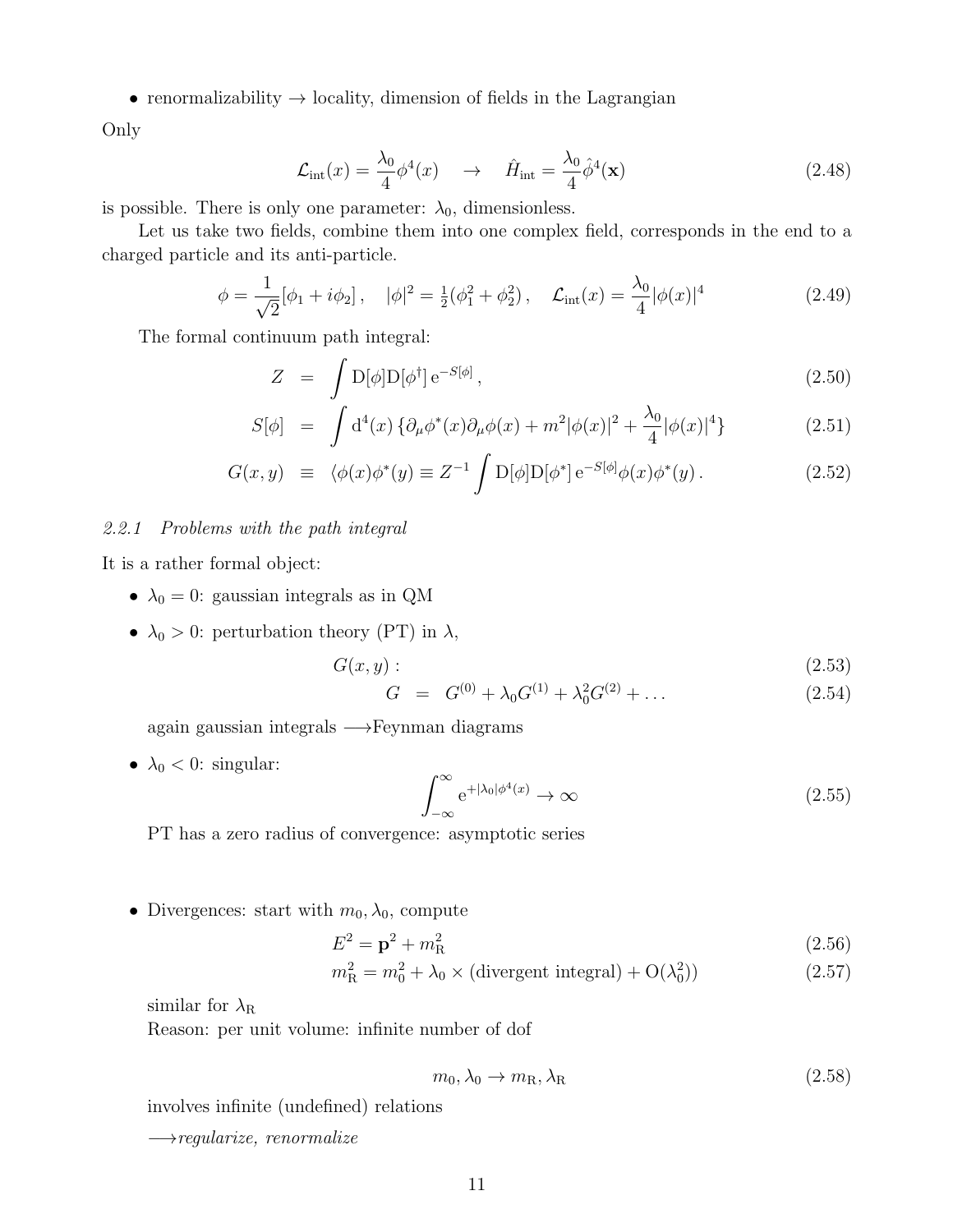• Regularize:

modify short distances such that theory becomes defined, in particular Feynman diagram integrals become finite, depend on some parameter. Infinities appear when parameter is removed. e.g.  $a \rightarrow 0$ . Most popular versions:

1 Regularize Feynman diagram integrals,

e.g. "dimensionally"  $\int d^4p \to \int d^np$ ,  $n = 4 - \epsilon$ 

- 2 Regularize the path integral: lattice with spacing a
- Renormalize:

take a limit of some regularization parameter  $(\epsilon \to 0, a \to 0)$ at fixed  $m_{\rm R}, \lambda_{\rm R}$ 

$$
\text{observable}(m_{\rm R}, \lambda_{\rm R}) = \lim_{a \to 0} \left\{ \text{observable}(a, m_0, \lambda_0) \right\}_{m_{\rm R}, \lambda_{\rm R}} \tag{2.59}
$$

$$
m_0(a)
$$
,  $\lambda_0(a)$ ,:  $\lim_{a \to 0} \lambda_0(a) = \infty$  is possible (allowed) (2.60)

more precisely, everything is dimensionless, measure masses etc in units of a

$$
\text{observable}(m_{\rm R}, \lambda_{\rm R}) = \lim_{am_{\rm R} \to 0} \left\{ \text{observable}(am_0, \lambda_0) \right\}_{m_{\rm R}, \lambda_{\rm R}} \tag{2.61}
$$

$$
am_0(am_r), \lambda_0(am_r),: \lim_{am_r \to 0} \lambda_0(am_r) = \infty
$$
 is possible (allowed) (2.62)

bare parameters = parameters in the Lagrangian are not observable, irrelevant; once they are eliminated there are no divergences.

- 1) Dimensional regularization mixes definition and and approximation gives asymptotic expansion in  $\lambda_R$ is tremendously successful (QED!)
- 2) Lattice regularization

non-perturbative definition of the theory validity, precision of expansion in  $\lambda_R$  can be checked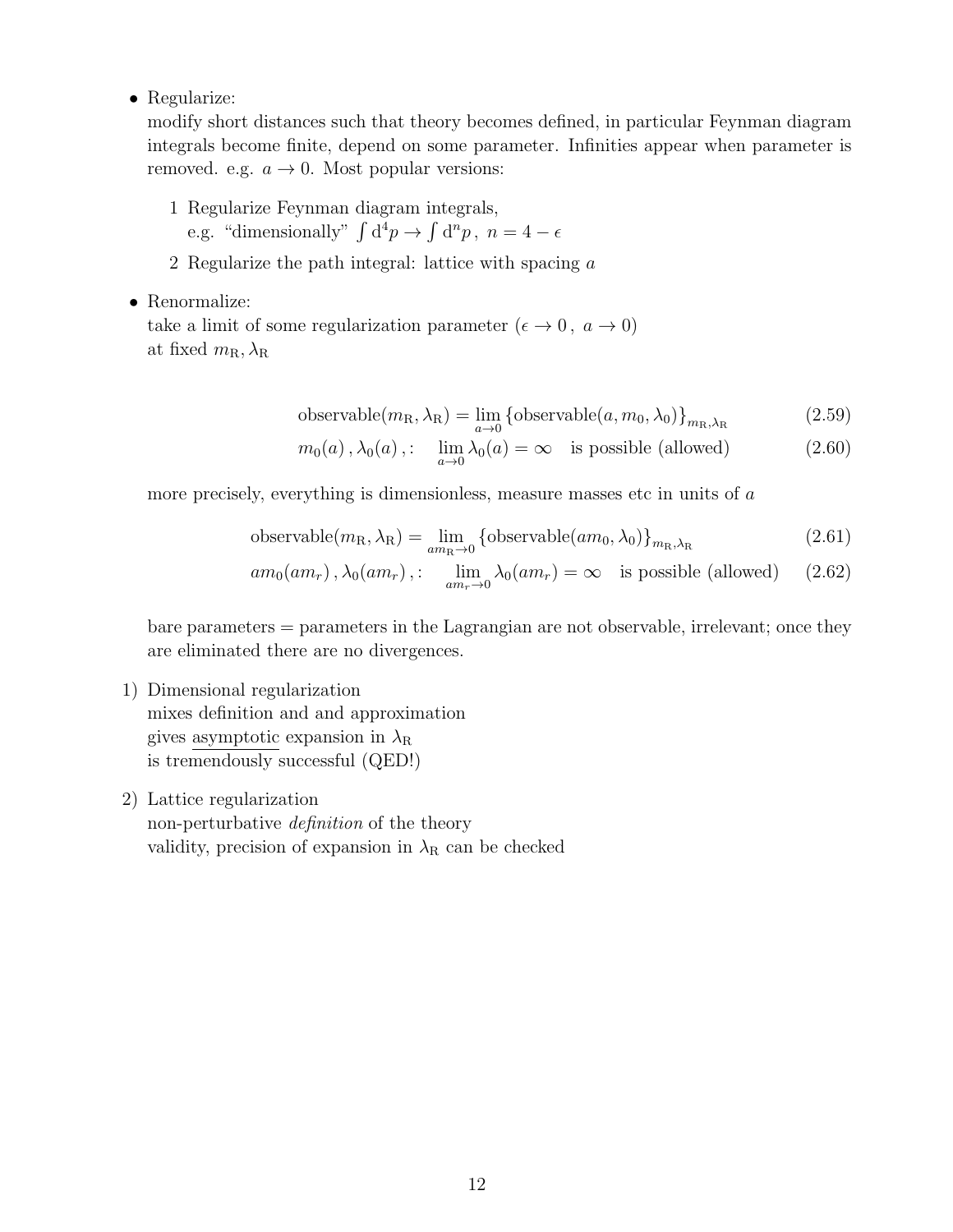## 3 Scalar fields on the lattice

### 3.1 Hypercubic lattice

lattice:

$$
\Lambda = a\mathbb{Z}^4 = \{x_\mu = a n_\mu | n_\mu \in \mathbb{Z}, \ \mu = 0, 1, 2, 3\}
$$
\n(3.1)

 $finite$  lattice  $=$  lattice in finite volume

$$
\Lambda = \{ x_{\mu} = a n_{\mu} | n_{\mu} = 0, 1, \dots L_{\mu}/a \}
$$
\n(3.2)

mostly

$$
L_0 = T, L_1 = L_2 = L_3 = L.
$$
\n(3.3)

Having the same spacing in all directions enhances the symmetry and is relevant.

Integral as for the action

$$
S = \int d^4x \mathcal{L}(x) \to a^4 \sum_x \mathcal{L}(x) \equiv a^4 \sum_{n_0, n_1, n_2, n_3} \mathcal{L}(an_0, an_1, an_2, an_3) \text{ with } x_\mu = an_\mu. \tag{3.4}
$$

Derivatives:

forward: 
$$
\partial_{\mu}\phi(x) \equiv (\partial_{\mu}\phi)(x) = \frac{1}{a}[\phi(x + a\hat{\mu}) - \phi(x)] \tag{3.5}
$$

$$
\text{backward:} \qquad \partial_{\mu}^* \phi(x) \equiv (\partial_{\mu}^* \phi)(x) = \frac{1}{a} [\phi(x) - \phi(x - a\hat{\mu})] \tag{3.6}
$$

symmetric: 
$$
\tilde{\partial}_{\mu}\phi(x) \equiv \frac{1}{2}(\partial_{\mu}^{*} + \partial_{\mu})\phi(x) = \frac{1}{2a}[\phi(x + a\hat{\mu}) - \phi(x - a\hat{\mu})]
$$
(3.7)

Partial integration

$$
\int d^4x \, (\partial_\mu \phi^*(x)) (\partial_\mu \phi(x)) = -\int d^4x \, \phi^*(x) \partial_\mu \partial_\mu \phi(x) \tag{3.8}
$$

is valid

– in finite volume with pbc:  $\phi(x + L_{\mu}\hat{\mu}) = \phi(x)$ 

– in infinite space-time and fields which vanish fast enough at infinity

Partial summation

$$
a^4 \sum_x \psi(x) \partial_\mu \phi(x) = a^3 \sum_x \psi(x) [\phi(x + a\hat{\mu}) - \phi(x)] \tag{3.9}
$$

$$
= a3[\sum_{y} \psi(y - a\hat{\mu})\phi(y) - \sum_{y} \psi(y)\phi(y)] \qquad (3.10)
$$

$$
= -a^4 \sum_{y} (\partial_{\mu}^* \psi(y)) \phi(y) \tag{3.11}
$$

$$
[\psi(x) = \partial_{\mu}\phi^*(x)] \tag{3.12}
$$

$$
a^4 \sum_x \partial_\mu \phi^*(x) \partial_\mu \phi(x) = -a^4 \sum_x \phi^*(x) \partial_\mu^* \partial_\mu \phi(x).
$$
 (3.13)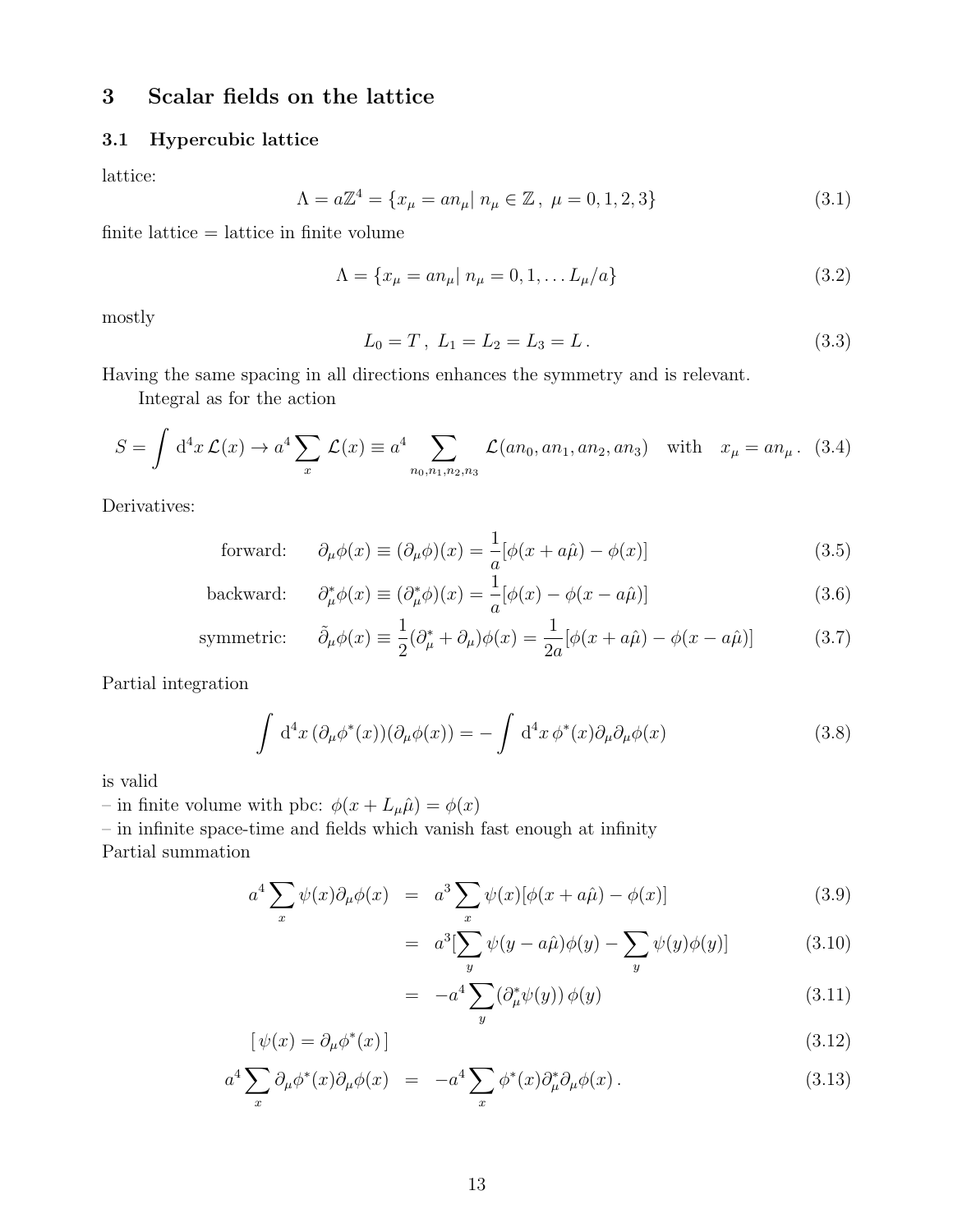This gives the action for a scalar field on the lattice

$$
S = a^{4} \sum_{x} {\partial_{\mu} \phi^{*}(x) \partial_{\mu} \phi(x) + m^{2} |\phi|^{2}(x) + \frac{\lambda_{0}}{4} |\phi|^{4}(x)}
$$
 (3.14)

$$
= a^4 \sum_x \{-\phi^*(x)\partial_\mu^* \partial_\mu \phi(x) + m^2 |\phi|^2(x) + \frac{\lambda_0}{4} |\phi|^4(x) \} \tag{3.15}
$$

$$
= \phi_n^* M_{nm} \phi_m = \phi^\dagger M \phi \,, \quad \phi_n = a \phi(na) \,, n = (n_0, n_1, n_2, n_3) \,, \tag{3.16}
$$

$$
M = M^{\dagger}, \quad M > 0. \qquad \text{Check as an exercise} \tag{3.17}
$$

Ordered the fields in some way ... Let us study the free field,  $\lambda_0 = 0$ . We expect particles, states with a definite momentum. Decoupled (free). So expect that the action is diagonalized in momentum space:

$$
S = \tilde{\phi}^{\dagger} \tilde{M} \tilde{\phi}, \quad \tilde{M}_{nm} = \tilde{\mu}_m^2 \delta_{mn}.
$$
 (3.18)

Let's look at momentum space first.

#### 3.2 Momentum space

Plane waves are

$$
e^{ipx} = e^{ip_{\mu}x_{\mu}}.
$$
\n
$$
(3.19)
$$

Expanding a field in plane waves is a Fourrier transformation,

$$
f(x) = \int \frac{d^4 p}{(2\pi)^4} e^{ipx} \tilde{f}(p).
$$
 (3.20)

Since

$$
e^{ip_{\mu}x_{\mu}} = e^{i(p_{\mu}x_{\mu} + 2\pi n_{\mu})} = e^{i(p_{\mu} + 2\pi/a)x_{\mu}}
$$
\n(3.21)

the momenta

$$
p_{\mu} \Leftrightarrow p_{\mu} + \frac{2\pi}{a} \tag{3.22}
$$

are equivalent, and we can restrict them to the Brillouin zone,

$$
-\frac{\pi}{a} \le p_{\mu} < \frac{\pi}{a} \,. \tag{3.23}
$$

So we have

$$
f(x) = \int_{-\pi/a}^{\pi/a} \frac{d^4 p}{(2\pi)^4} e^{ipx} \tilde{f}(p)
$$
 (3.24)

in infinite volume.

Finite volume

If in addition we put ourselves into a finite volume, there are clearly also a finite number of momenta,  $\prod_{\mu} L_{\mu}/a$  of them. We can then write a field as

$$
f(x) = \frac{1}{V} \sum_{p} e^{ipx} \tilde{f}(p), \quad V = L_0 L_1 L_2 L_3 = T L_1 L_2 L_3. \tag{3.25}
$$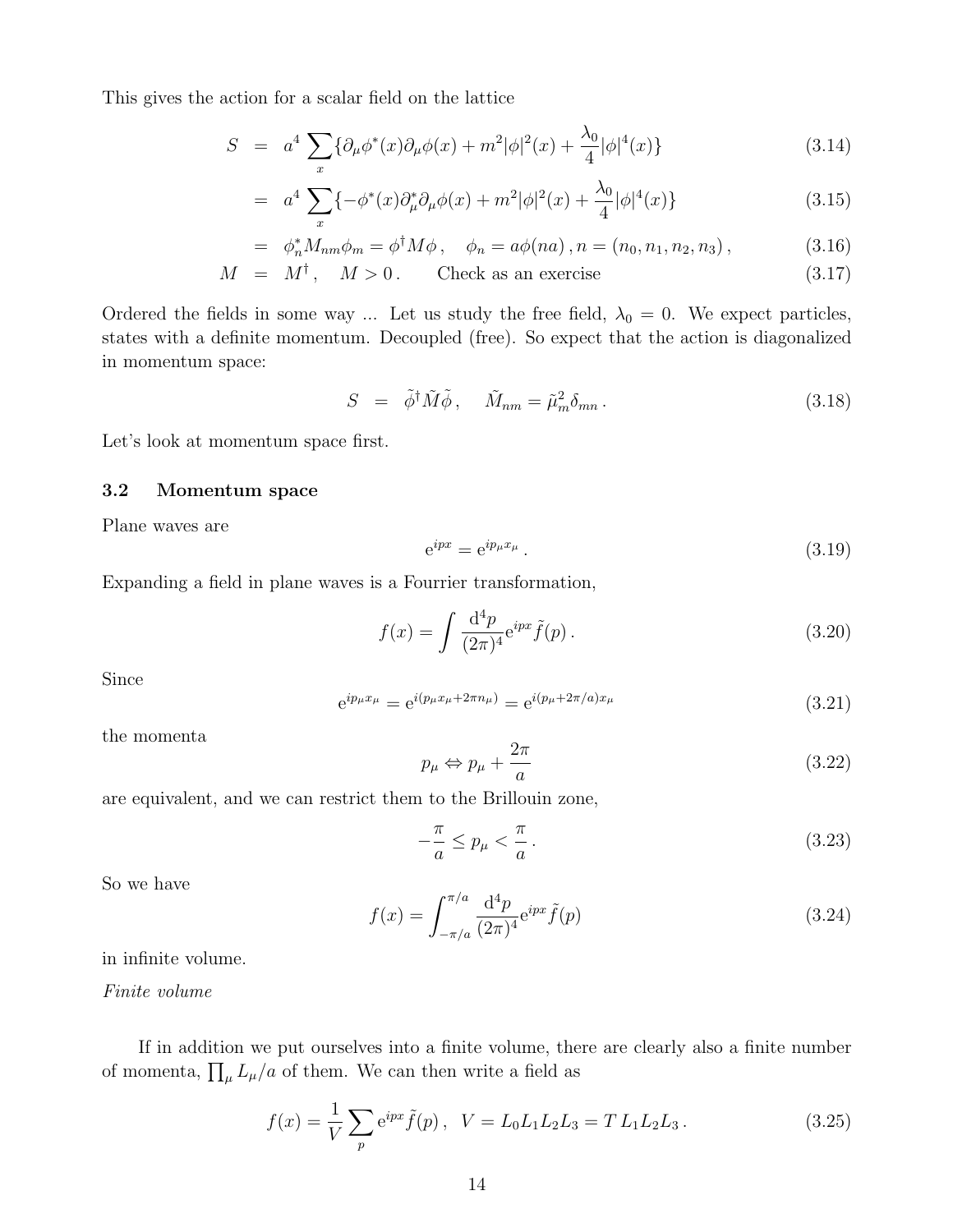Usually one chooses periodic boundary conditions (PBC),

$$
f(x+\hat{\mu}L_{\mu}) = e^{i\theta_{\mu}} f(x) \rightarrow \sum_{p} e^{ipx} e^{ip_{\mu}L_{\mu}} \tilde{f}(p) = \sum_{p} e^{ipx} e^{i\theta_{\mu}} \tilde{f}(p) ,
$$
 (3.26)

(no summation over  $\mu$ ) and one has

$$
e^{ip_{\mu}L_{\mu}} = e^{i\theta_{\mu}} \to p_{\mu} = \frac{2\pi}{L_{\mu}}k_{\mu} + \frac{\theta_{\mu}}{L_{\mu}}, \quad k_{\mu} \in \{0, 1, \dots, L_{\mu}/a - 1\}
$$
(3.27)

(or a different range:  $-\frac{L_\mu}{2a} \leq p_\mu < \frac{L_\mu}{2a}$  $\frac{L_{\mu}}{2a}$ ). Normally one has

$$
\theta_{\mu} = 0 \qquad \text{``PBC''} \tag{3.28}
$$

$$
\theta_{\mu} = \pi \qquad \text{``APBC''} \tag{3.29}
$$

but general  $\theta_\mu$  allows more flexibility.

As the volume becomes bigger, our spacings in momentum space

$$
\epsilon_{\mu} = \frac{2\pi}{L_{\mu}}\tag{3.30}
$$

shrink and

$$
f(x) = \frac{1}{V} \sum_{p} e^{ipx} \tilde{f}(p) = \epsilon_0 \dots \epsilon_3 \sum_{p} \frac{1}{(2\pi)^4} e^{ipx} \tilde{f}(p)
$$
 (3.31)

$$
\rightarrow \int \frac{\mathrm{d}^4 p}{(2\pi)^4} e^{ipx} \tilde{f}(p) \,. \tag{3.32}
$$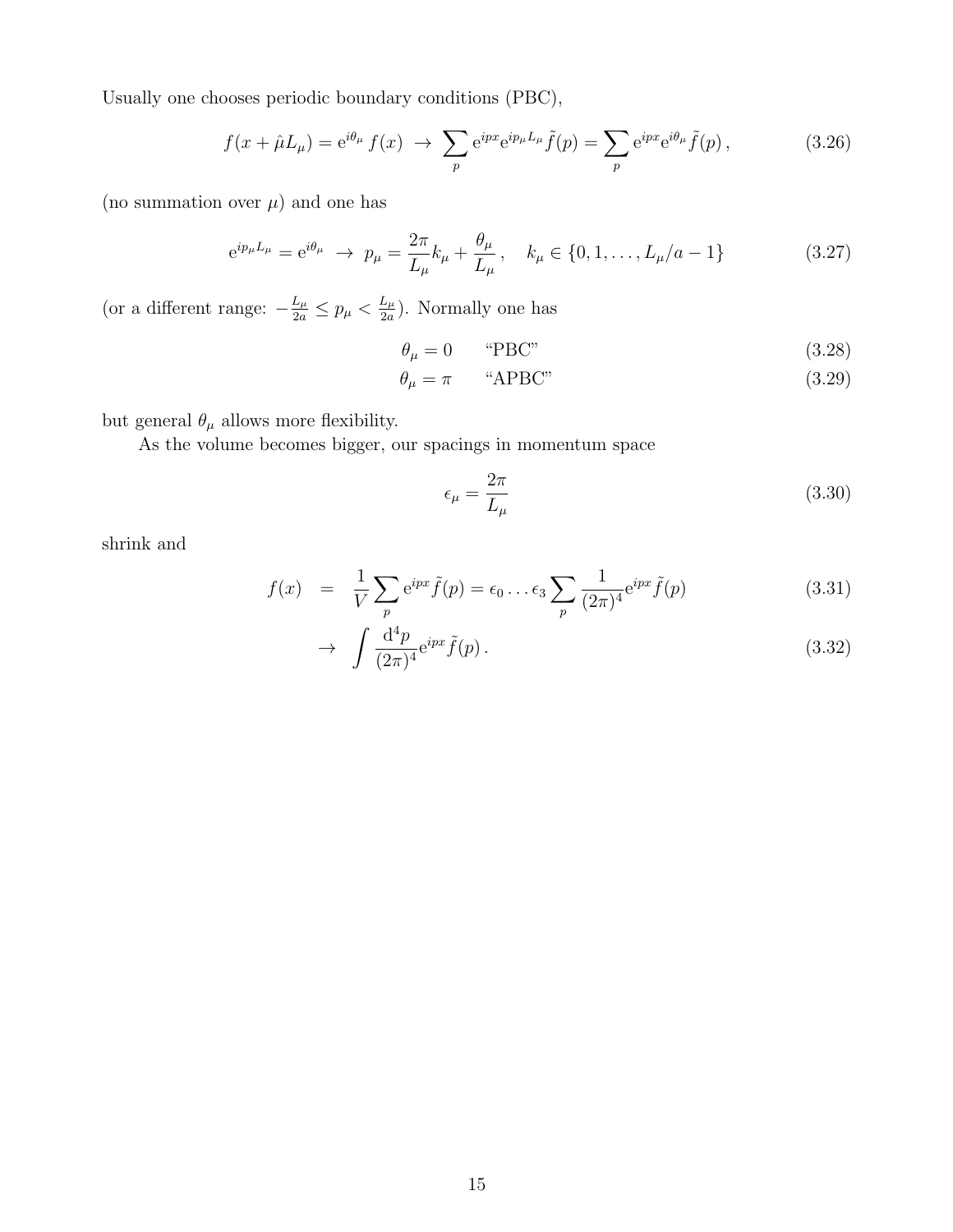In the exercise we show

$$
\frac{a^4}{V} \sum_{p} e^{ip(x-y)} = \prod_{\mu} \delta_{n_{\mu}m_{\mu}} \qquad [x_{\mu} = an_{\mu}, y_{\mu} = am_{\mu}]
$$
\n(3.33)

δ(x – y): lattice delta-function:  $a^4 \sum_x \delta(x - y) f(x) = f(y)$  and we always identify  $f(x) = f(x + a\hat{\mu}L_{\mu}).$ 

We can take the infinite volume limit

$$
\int_{-\pi/a}^{\pi/a} \frac{d^4 p}{(2\pi)^4} e^{ip(x-y)} = \delta(x-y).
$$
 (3.34)

Of course we also have (written in a different way):

$$
\frac{a^4}{V} \sum_x e^{ix(p-q)} = \prod_{\mu} \delta_{n_{\mu}m_{\mu}} = \delta(p-q) \prod_{\mu} \epsilon_{\mu} = \frac{(2\pi)^4}{V} \delta(p-q)
$$
(3.35)

$$
[p_{\mu} = n_{\mu} 2\pi / L_{\mu}, q_{\mu} = m_{\mu} 2\pi / L_{\mu}]
$$
 (3.36)

$$
a^4 \sum_{x} e^{ix(p-q)} = (2\pi)^4 \delta(p-q)
$$
\n(3.37)

#### 3.3 Green functions of the free field

$$
S = \sum_{mn} \phi_n^* M_{nm} \phi_m = \phi^\dagger M \phi \,, \quad \phi_n = a \phi(na) \,.
$$
 (3.38)

$$
M = M^{\dagger}, \quad M > 0, \tag{3.39}
$$

so there is a unitary matrix  $\boldsymbol{U},$ 

$$
U^{\dagger}U = 1, \quad (U^{\dagger}MU)_{nm} = \delta_{mn}\mu_m^2, \mu_m \in \mathbb{R}.
$$
 (3.40)

To solve the free theory, we introduce a generating functional  $(J, \bar{J} =$  sources)

$$
Z(J,\bar{J}) = \int \mathcal{D}[\phi] \mathcal{D}[\phi^*] e^{-S[\phi] + a^4 \sum_x [\bar{J}(x)\phi(x) + \phi^*(x)J(x)]}, \qquad (3.41)
$$

$$
\langle \phi(x)\phi^*(y) \rangle = Z(0,0)^{-1}a^{-8} \left. \frac{\partial}{\partial \bar{J}(x)} \frac{\partial}{\partial J(y)} Z(J,\bar{J}) \right|_{J=\bar{J}=0} . \tag{3.42}
$$

It is evaluated as

$$
Z(J,\bar{J}) = \int \mathcal{D}[\phi] \mathcal{D}[\phi^*] e^{\sum_m [-|\tilde{\phi}|_m^2 \mu_m^2 + \tilde{\bar{J}}_m \tilde{\phi}_m + \tilde{\phi}_m^* \tilde{J}_m]} \quad [\tilde{\phi}_m = U_{mn}^\dagger \phi_n = U_{nm}^* \phi_n , \dots (3.43)
$$

$$
D[\tilde{\phi}]D[\tilde{\phi}^*] = D[\phi]D[\phi^*] \det U \det U^{\dagger} = D[\phi]D[\phi^*] \; ] \tag{3.44}
$$

$$
= \prod_{m} \int d\tilde{\phi}_m d\tilde{\phi}_m^* e^{-|\tilde{\phi}_m|^2 \mu_m^2 + \tilde{\bar{J}}_m \tilde{\phi}_m + \tilde{\phi}_m^* \tilde{J}_m}
$$
\n(3.45)

$$
= \prod_{m} \frac{\pi}{\mu_m^2} e^{\tilde{J}_m \tilde{J}_m \mu_m^{-2}} = (\det(M/\pi))^{-1} e^{\bar{J}^T M^{-1} J} \tag{3.46}
$$

$$
= (\det(M/\pi))^{-1} e^{a^8 \sum_{x,y} \bar{J}(x)G(x,y)J(y)} \tag{3.47}
$$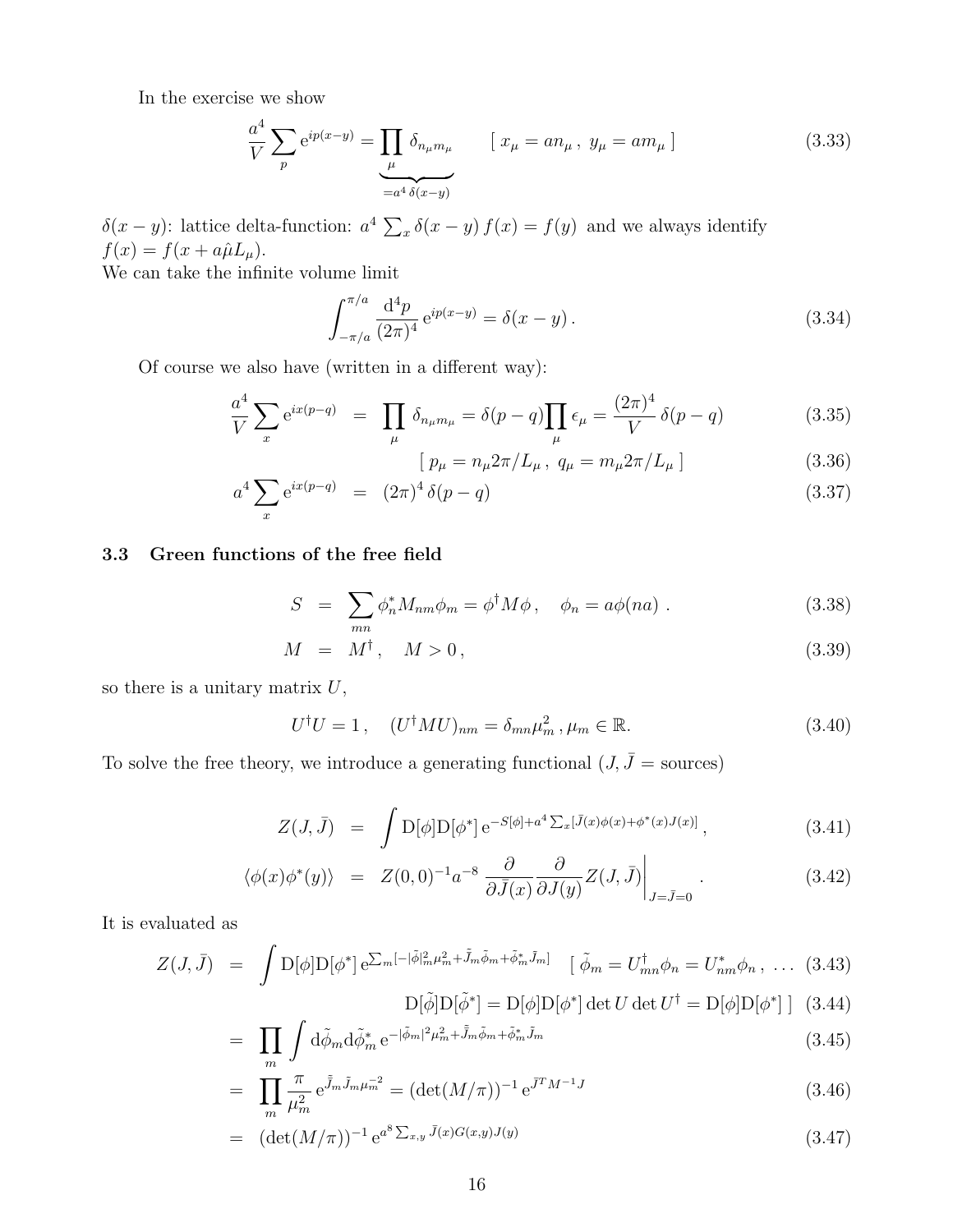with

$$
J_n = a^3 J(na), \quad M_{nm}^{-1} = a^2 G(an, am) \tag{3.48}
$$

with

$$
[-\partial_{\mu}^* \partial_{\mu} + m^2]G(x, y) = \delta(x - y)
$$
\n(3.49)

From this we get the two-point function

$$
Z(0,0)^{-1} \frac{\partial}{\partial \bar{J}(x)} \frac{\partial}{\partial J(y)} Z(J,\bar{J}) \tag{3.50}
$$

$$
= \frac{\partial}{\partial J(y)} a^8 \left[ \sum_z G(x, z) J(z) \right] \times e^{a^8 \sum_{z, z'} \bar{J}(z) G(z, z') J(z)} \tag{3.51}
$$

$$
= a^8 G(x, y) e^{a^8 \sum_{z,z'} \bar{J}(z) G(z, z') J(z)}
$$
\n(3.52)

+ terms that vanish when we set  $J = \bar{J} = 0$  (3.53)

$$
\rightarrow \langle \phi(x)\phi^*(y) \rangle = G(x, y). \tag{3.54}
$$

The matrix  $U$  which diagonalizes  $M$  is the matrix formed from the fourrier transformation. This is due to translation invariance (periodic boundary conditions or infinite volume) and the fact that M just contains finite differences as non-trivial terms. So we have

$$
G(x, y) = G(x - y, 0) = \frac{1}{V} \sum_{p} e^{ip(x - y)} \tilde{G}(p) \text{ a graph}
$$
 (3.55)

$$
\tilde{G}(p) = \frac{1}{\hat{p}^2 + m^2} \sim \frac{1}{p^2 + m^2} + \mathcal{O}(a^2 p_\mu^2) \quad \text{exercise} \tag{3.56}
$$

Exercise

What are the higher point functions, such as  $G(u, v, w), G(u, v, w, x)$ ?

#### 3.4 Transfer matrix

We treat here a real scalar field. The complex one is basically two copies of the real one.

The simple scalar action allows for the explicit derivation of a transfer matrix just like in quantum mechanics.

We set  $a = 1$  (all dimensionful quantities in units of a until eq. (3.79)). The action is

$$
S = \sum_{x} \left\{ \frac{1}{2} \partial_{\mu} \phi(x) \partial_{\mu} \phi(x) + \frac{m^2}{2} \phi^2(x) + \frac{\lambda_0}{4} \phi^4(x) \right\}
$$
(3.57)

The transfer matrix acts between timeslices. Therefore we collect all variables in a timeslice:

$$
\Phi(x_0) = \{ \phi(x_0, \mathbf{x}), \mathbf{x} \in \Lambda_{\text{space}} \}
$$
\n(3.58)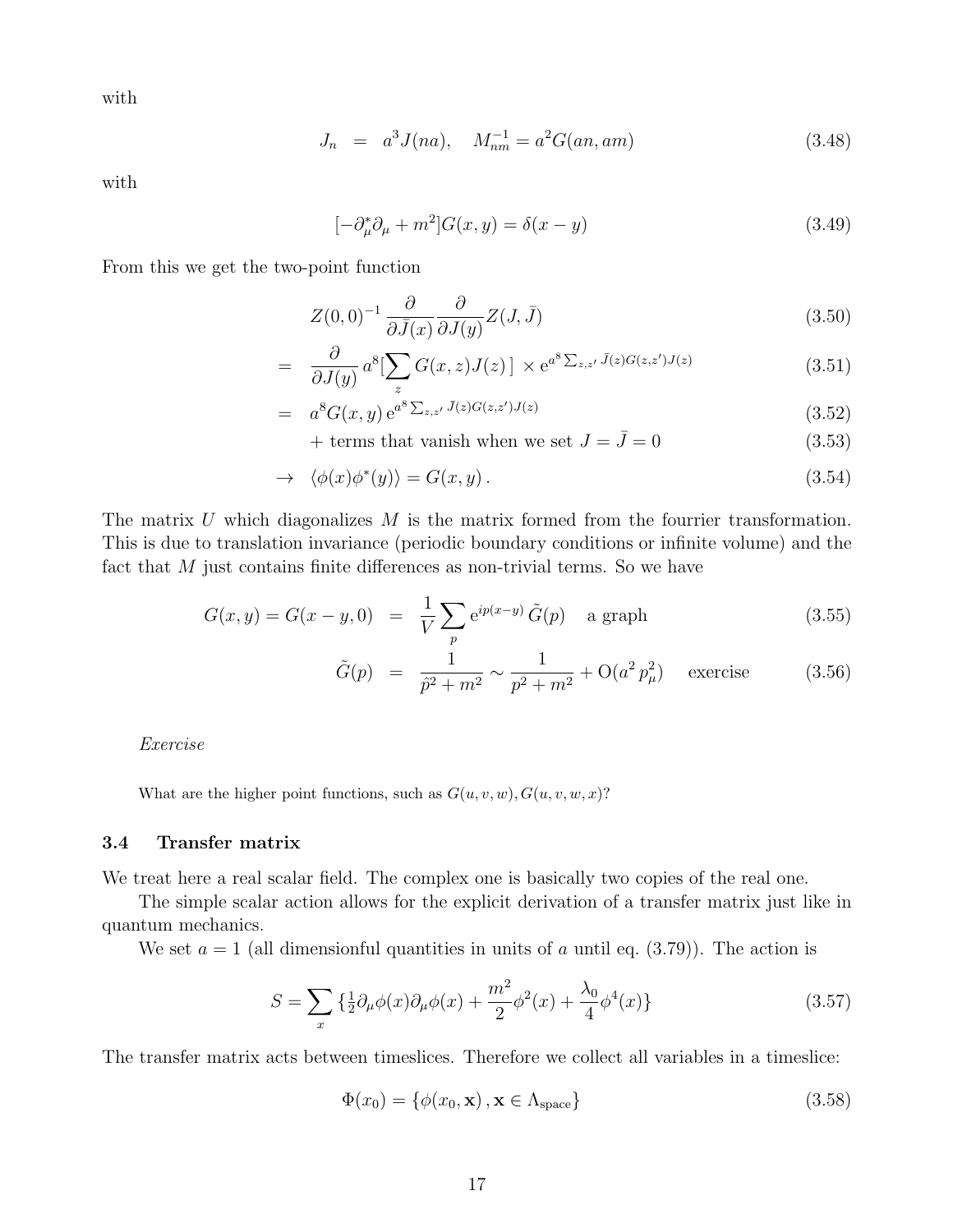The action is rewritten as

$$
S = \sum_{x_0} \sum_{\mathbf{x}} \frac{1}{2} [\phi(x_0 + 1, \mathbf{x}) - \phi(x_0, \mathbf{x})]^2 + V(\Phi(x_0))
$$
(3.59)

$$
V(\Phi(x_0)) = \sum_{\mathbf{x}} \left\{ \frac{1}{2} \partial_j \phi(x) \partial_j \phi(x) + \frac{m^2}{2} \phi^2(x) + \frac{\lambda_0}{4} \phi^4(x) \right\}.
$$
 (3.60)

We want to show as in QM

$$
Z = \text{Tr} \,\mathbf{e}^{-T\hat{H}} = \int \mathcal{D}[\phi] \,\mathbf{e}^{-S} \,. \tag{3.61}
$$

First we need a Hilbert space and operators. Introduce  $\phi(\mathbf{x})$  as operator  $\hat{\phi}(\mathbf{x})$  and canonical conjugate  $\hat{\pi}(\mathbf{x})$  (Schrödinger picture):

$$
[\hat{\phi}(\mathbf{x}), \hat{\phi}(\mathbf{y})] = 0 = [\hat{\pi}(\mathbf{x}), \hat{\pi}(\mathbf{y})]
$$
\n(3.62)

$$
[\hat{\phi}(\mathbf{x}), \hat{\pi}(\mathbf{y})] = i\delta(\mathbf{x} - \mathbf{y}) \equiv \prod_{i} \delta_{x_i y_i}
$$
\n(3.63)

and just as usually (think of  $\phi(\mathbf{x}) = q, \pi(\mathbf{x}) = p)$ 

$$
\langle \phi'(\mathbf{x}) | \phi(\mathbf{x}) \rangle = \delta(\phi'(\mathbf{x}) - \phi(\mathbf{x})) \tag{3.64}
$$

$$
\langle \pi'(\mathbf{x}) | \pi(\mathbf{x}) \rangle = \delta(\pi'(\mathbf{x}) - \pi(\mathbf{x})) \tag{3.65}
$$

$$
\langle \phi'(\mathbf{x}) | F(\hat{\phi}(\mathbf{x})) | \phi(\mathbf{x}) \rangle = \delta(\phi'(\mathbf{x}) - \phi(\mathbf{x})) F(\phi(\mathbf{x})) \tag{3.66}
$$

$$
\langle \phi(\mathbf{x}) | \pi(\mathbf{x}) \rangle = \frac{1}{(2\pi)^{1/2}} e^{-i\phi(\mathbf{x})\pi(\mathbf{x})} . \tag{3.67}
$$

The total Hilbert space is the direct product of Hilbert spaces at each  $x$ 

$$
|\Phi\rangle = \prod_{\mathbf{x}} |\phi(\mathbf{x})\rangle = |\phi((0,0,0))\rangle |\phi(a,0,0)\rangle \dots |\phi((L-1,L-1,L-1))\rangle. \tag{3.68}
$$

An explicit representation is the Schrödinger representation:

$$
\psi[u] = \psi[\{u(\mathbf{x})\}], \langle \psi | \psi \rangle = \int \prod_{\mathbf{x}} du(\mathbf{x}) |\psi[u]|^2 \tag{3.69}
$$

$$
\hat{\phi}(\mathbf{x})\,\psi[u] = u(\mathbf{x})\,\psi[u] \tag{3.70}
$$

$$
\hat{\pi}(\mathbf{x})\,\psi[u] = -i\,\frac{\partial}{\partial u(\mathbf{x})}\,\psi[u].\tag{3.71}
$$

We factorize the "Boltzmann factor"

$$
e^{-S} = \prod_{x_0} e^{-\frac{1}{2}V(\Phi(x_0+1))} e^{-\frac{1}{2}\sum_{\mathbf{x}} [\phi(x_0+1,\mathbf{x}) - \phi(x_0,\mathbf{x})]^2} e^{-\frac{1}{2}V(\Phi(x_0))}
$$
(3.72)

Now consider the difficult term (as in quantum mechanics):

$$
e^{-\frac{1}{2}\sum_{\mathbf{x}}[\phi(x_0+1,\mathbf{x})-\phi(x_0,\mathbf{x})]^2} = \prod_{\mathbf{x}} e^{-\frac{1}{2}[\phi(x_0+1,\mathbf{x})-\phi(x_0,\mathbf{x})]^2}
$$
(3.73)

$$
= \prod_{\mathbf{x}} \langle \phi(x_0+1, \mathbf{x}) | e^{-\frac{1}{2}\hat{\pi}(\mathbf{x})^2} | \phi(x_0, \mathbf{x}) \rangle \tag{3.74}
$$

$$
= \langle \Phi(x_0+1)|e^{-\frac{1}{2}\sum_{\mathbf{x}}\hat{\pi}(\mathbf{x})^2}|\Phi(x_0)\rangle \qquad (3.75)
$$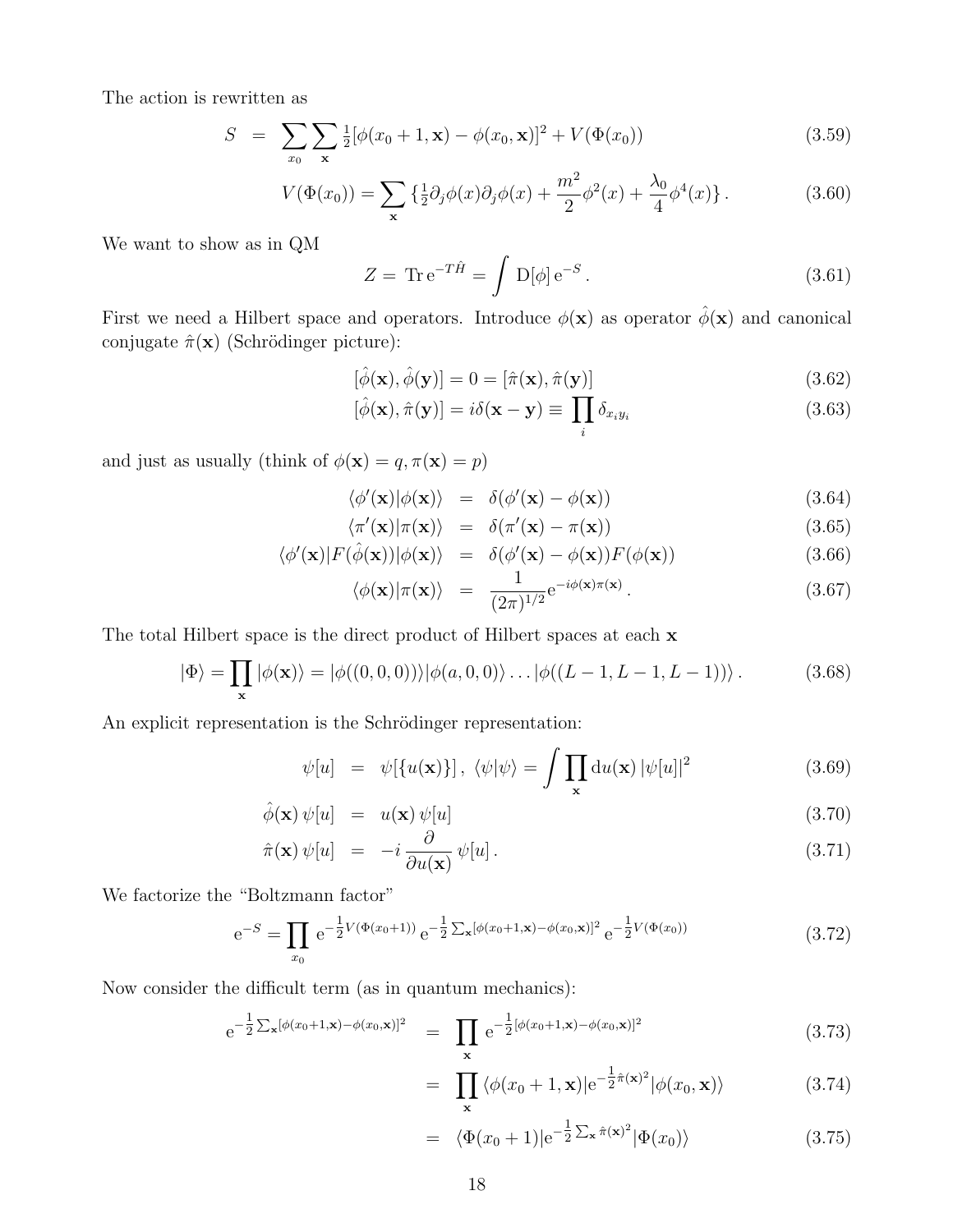and then

$$
e^{-\frac{1}{2}V(\Phi(x_0+1))}e^{-\frac{1}{2}\sum_{\mathbf{x}}[\phi(x_0+1,\mathbf{x})-\phi(x_0,\mathbf{x})]^2}e^{-\frac{1}{2}V(\Phi(x_0))}
$$
(3.76)

$$
= \langle \Phi(x_0+1)|e^{-\frac{1}{2}V(\hat{\Phi})}e^{-\frac{1}{2}\sum_{\mathbf{x}}\hat{\pi}(\mathbf{x})^2}e^{-\frac{1}{2}V(\hat{\Phi})}|\Phi(x_0)\rangle.
$$
 (3.77)

The TM,

$$
\hat{\mathbb{T}} = e^{-\frac{1}{2}V(\hat{\Phi})} e^{-\frac{1}{2}\sum_{\mathbf{x}} \hat{\pi}(\mathbf{x})^2} e^{-\frac{1}{2}V(\hat{\Phi})}.
$$
\n(3.78)

is hermitian and positive. Therefore (restoring  $a$ ) writing

$$
\hat{\mathbb{T}} = e^{-a\hat{H}},\tag{3.79}
$$

makes sense. It defines the lattice hamiltonian  $\hat{H}$ , a hermitian operator.

$$
\hat{H} = \hat{H}^{\dagger}, \ \hat{H} \ge 0. \tag{3.80}
$$

A formal expansion in a gives:

$$
\hat{H} = \sum_{\mathbf{x}} \left\{ \frac{1}{2} \hat{\pi}(\mathbf{x})^2 + \frac{1}{2} \partial_j \hat{\phi}(\mathbf{x}) \partial_j \hat{\phi}(\mathbf{x}) + \frac{m^2}{2} \hat{\phi}^2(\mathbf{x}) + \frac{\lambda_0}{4} \hat{\phi}^4(\mathbf{x}) \right\} + \mathcal{O}(a^2) \,. \tag{3.81}
$$

Remarks:

- The exisitence of a positive, hermitian operator is called positivity. It corresponds to unitarity in Minkowsky space, the conservation of probablity, very important.
- An action with just 2nd order derivatives was important in deriving Tˆ.
- We emphasize the huge Hilbert space. A QM degree of freedom at each space-point.

#### 3.5 Translation operator, spectral representation

Let us introduce the spatial translation operator by

$$
\hat{U}(\mathbf{x})|\psi\rangle = |\psi'\rangle, \qquad (3.82)
$$

$$
\langle \psi_1' | \hat{\phi}(\mathbf{y}) | \psi_2' \rangle = \langle \psi_1 | \hat{\phi}(\mathbf{y} - \mathbf{x}) | \psi_2 \rangle. \tag{3.83}
$$

This means that

$$
\langle \psi_1 | \hat{U}(\mathbf{x})^\dagger \hat{\phi}(\mathbf{y}) \hat{U}(\mathbf{x}) | \psi_2 \rangle = \langle \psi_1 | \hat{\phi}(\mathbf{y} - \mathbf{x}) | \psi_2 \rangle \tag{3.84}
$$

and therefore the operators transform as

$$
\hat{U}(\mathbf{x})^{\dagger} \hat{\phi}(\mathbf{y}) \hat{U}(\mathbf{x}) = \hat{\phi}(\mathbf{y} - \mathbf{x}). \tag{3.85}
$$

Clearly our Hamiltonian is chosen invariant

$$
\hat{U}(\mathbf{x})^{\dagger}\hat{H}\hat{U}(\mathbf{x}) = \hat{H}.
$$
\n(3.86)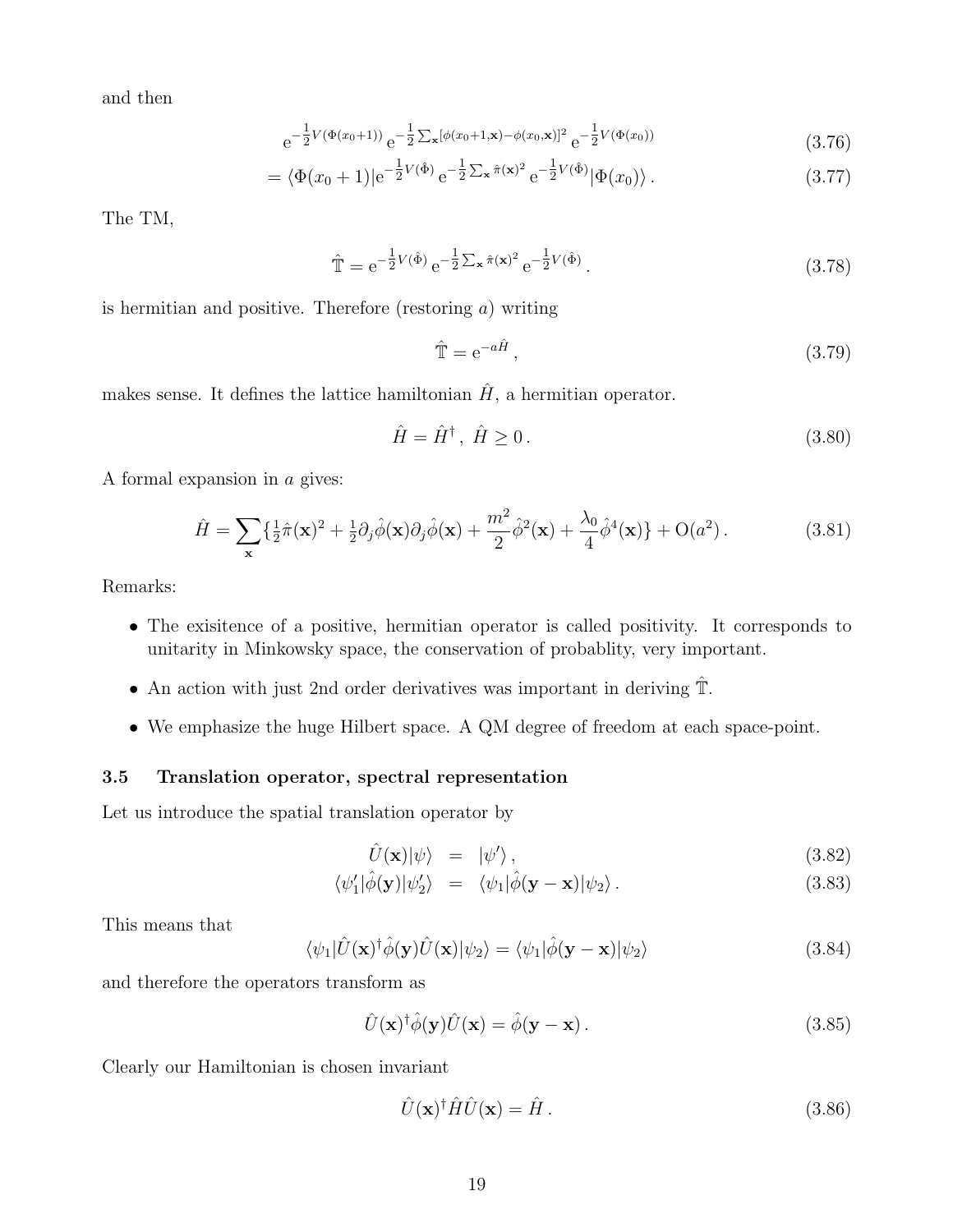Another property that we need is that  $\hat{U}(\mathbf{x})$  is unitary. We look at the Schrödinger representation

$$
\langle \psi_1 | \hat{\phi} (\mathbf{y} - \mathbf{x}) | \psi_2 \rangle = \int \prod_{\mathbf{z}} dv(\mathbf{z}) \psi_1^* [v] v(\mathbf{y} - \mathbf{x}) \psi_2 [v]
$$
 (3.87)

$$
= \int \prod_{\mathbf{z}} dv'(\mathbf{z}) \psi_1^*[v'] v'(\mathbf{y}) \psi_2[v'] , \quad [v'(\mathbf{y}) = v(\mathbf{y} + \mathbf{x}) ] \qquad (3.88)
$$

$$
= \int \prod_{\mathbf{z}} \mathrm{d}v(\mathbf{z}) \left( \psi_1' \right)^* [v] \, v(\mathbf{y}) \, \psi_2'[v] \; = \; \langle \psi_1' | \hat{\phi}(\mathbf{y}) | \psi_2' \rangle \tag{3.89}
$$

$$
\psi_i'[v] = \hat{U}(\mathbf{x})\psi_i[v] = \psi_i[v'], \ v'(\mathbf{y}) = v(\mathbf{y} + \mathbf{x})
$$
\n(3.90)

From this we see immediately that

$$
\langle \psi_1' | \psi_2' \rangle = \langle \psi_1 | \hat{U}(\mathbf{x})^\dagger \hat{U}(\mathbf{x}) | \psi_2 \rangle = \langle \psi_1 | \psi_2 \rangle. \tag{3.91}
$$

There are simultaneous eigenstates of  $\hat{H}$  and  $\hat{U}$ . For eigenstates of  $\hat{U}$  we have

$$
\hat{U}(\mathbf{x})|\lambda(\mathbf{x})\rangle = \lambda(\mathbf{x})|\lambda(\mathbf{x})\rangle, \quad |\lambda(\mathbf{x})|^2 = 1, \quad \lambda(\mathbf{x}) = e^{i\alpha(\mathbf{x})} \tag{3.92}
$$

$$
\alpha(\mathbf{x}) + \alpha(\mathbf{y}) = \alpha(\mathbf{x} + \mathbf{y}) \rightarrow \alpha(\mathbf{x}) = -\mathbf{x}\mathbf{p} \quad \text{with some} \quad \mathbf{p}. \tag{3.93}
$$

The last equation is just because of the linearity seen before. So we have with  $|\lambda(\mathbf{x})\rangle = |\mathbf{p}, n\rangle$ , n for other quantum numbers,

$$
\hat{U}(\mathbf{x})|\mathbf{p},n\rangle = e^{-i\mathbf{x}\mathbf{p}}|\mathbf{p},n\rangle ,\qquad (3.94)
$$

$$
\hat{H}|\mathbf{p},n\rangle = (E(\mathbf{p},n) + E_0)|\mathbf{p},n\rangle ,\qquad (3.95)
$$

$$
E_0 : \t\t the ground state energy \t\t(3.96)
$$

The physical interpretation is that **p** is the momentum of the state. And on a finite, periodic lattice we have the restrictions for p as before. As normalization we choose

$$
\langle \mathbf{p}, n | \mathbf{p}', n' \rangle = 2 E(\mathbf{p}, n) L^3 \delta(\mathbf{p} - \mathbf{p}') \delta_{nn'} \tag{3.97}
$$

Let us now look at the 2-point function and use translation invariance to derive the spectral representation.

$$
T \to \infty \quad , \quad L \text{ finite} \tag{3.98}
$$

$$
G(x - y) = \langle \phi(x) \phi(y) \rangle \tag{3.99}
$$

$$
= \langle 0|\hat{\phi}(\mathbf{x})e^{-\hat{H}|x_0-y_0|}\hat{\phi}(\mathbf{y})|0\rangle e^{E_0(x_0-y_0)} \n1 \sum_{-E(\mathbf{p},n)|x_0-y_0|/\langle 0|\hat{\psi}(\mathbf{x})| \leq \lambda} (3.100)
$$

$$
= \frac{1}{L^3} \sum_{\mathbf{p},n} \frac{1}{2 E(\mathbf{p},n)} e^{-E(\mathbf{p},n)|x_0-y_0|} \langle 0|\hat{\phi}(\mathbf{x})|\mathbf{p},n\rangle \langle \mathbf{p},n|\hat{\phi}(\mathbf{y})|0\rangle
$$

and, assuming the translation invariance of the ground state,  $\hat{U}^{\dagger}(\mathbf{x})|0\rangle = |0\rangle$  (for a finite system it can be proven that the ground state is translation invariant)

$$
\langle 0|\hat{\phi}(\mathbf{x})|\mathbf{p},n\rangle = \langle 0|\hat{U}(\mathbf{x})\hat{\phi}(0)\hat{U}^{\dagger}(\mathbf{x})|\mathbf{p},n\rangle \qquad (3.101)
$$

$$
= e^{i\mathbf{p}\mathbf{x}} \langle 0|\hat{\phi}(0)|\mathbf{p}, n \rangle \tag{3.102}
$$

$$
\langle 0|\hat{\phi}(\mathbf{y})|\mathbf{p},n\rangle\langle\mathbf{p},n|\hat{\phi}(\mathbf{x})|0\rangle = e^{i\mathbf{p}(\mathbf{x}-\mathbf{y})}|\langle 0|\hat{\phi}(0)|\mathbf{p},n\rangle|^2
$$
\n(3.103)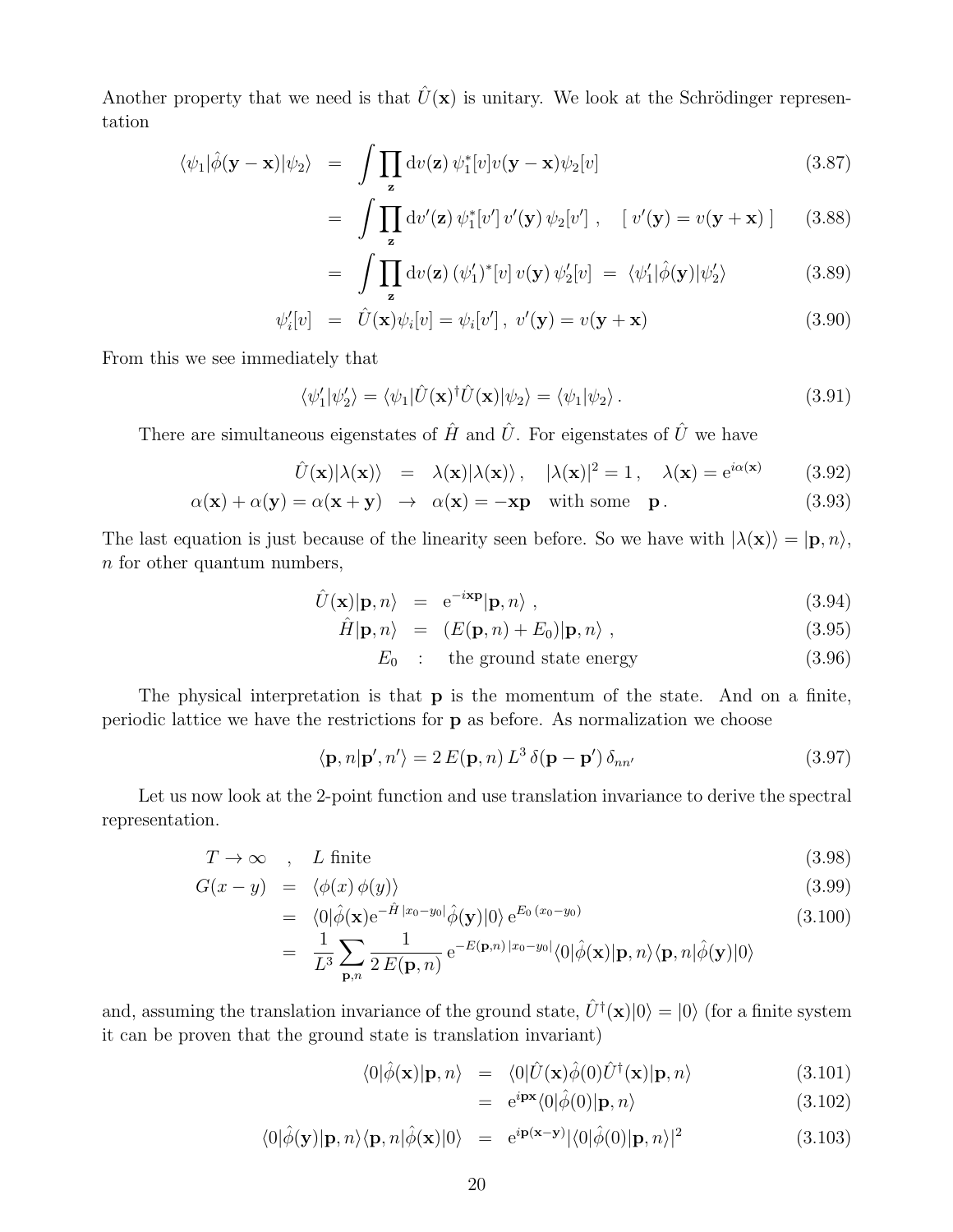This gives

$$
G(x - y) = \frac{1}{L^3} \sum_{\mathbf{p}, n} e^{E(\mathbf{p}, n)|x_0 - y_0|} e^{i \mathbf{p}(\mathbf{x} - \mathbf{y})} \frac{|\langle 0|\hat{\phi}(0)|\mathbf{p}, n\rangle|^2}{2E(\mathbf{p}, n)}
$$
(3.104)

$$
= \frac{1}{L^3} \int d\omega \sum_{\mathbf{p}} \rho_L(\omega, \mathbf{p}) e^{-\omega |x_0 - y_0|} e^{i \mathbf{p}(\mathbf{x} - \mathbf{y})}, \qquad (3.105)
$$

$$
\rho_{\mathcal{L}}(\omega, \mathbf{p}) = \sum_{n} \frac{|\langle 0|\hat{\phi}(0)|\mathbf{p}, n\rangle|^2}{2E(\mathbf{p}, n)} \delta(\omega - (E(\mathbf{p}, n))). \qquad (3.106)
$$

And in infinite volume

$$
G(x - y) \rightarrow \int \frac{\mathrm{d}^3 \mathbf{p}}{(2\pi)^3} \int \mathrm{d}\omega \,\rho(\omega, \mathbf{p}) \,\,\mathrm{e}^{-\omega |x_0 - y_0|} \,\mathrm{e}^{i \mathbf{p}(\mathbf{x} - \mathbf{y})},\tag{3.107}
$$

$$
\rho(\omega, \mathbf{p}) = \lim_{L \to \infty} \rho_L(\omega, \mathbf{p}) = \text{spectral density.}
$$
\n(3.108)

From our derivation we have seen that the spectral density is nothing but the coupling of a field-operator to states of definite momentum:  $|\langle 0|\hat{\phi}(0)|\mathbf{p}, n\rangle|^2$ . The x-dependence of the twopoint function follows from space and time translations, in terms of two dynamical quantities,  $E(\mathbf{p}, n)$ ,  $\rho(\omega, \mathbf{p})$ .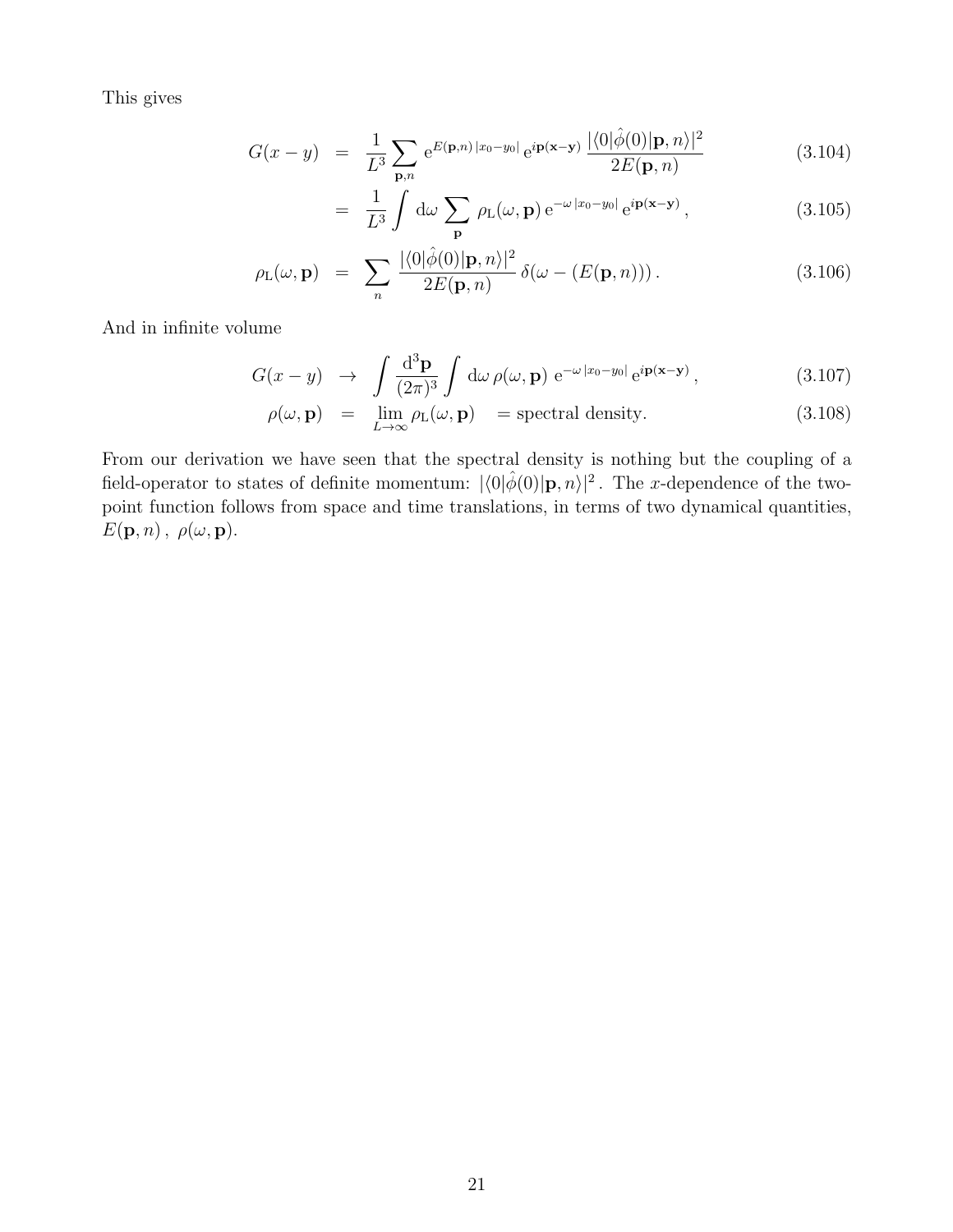### 3.6 Timeslice correlation function and spectrum of the free thory

The free propagator is

$$
G(x) = \langle \phi(x)\phi(0) \rangle = \int \frac{\mathrm{d}^4 p}{(2\pi)^4} e^{ipx} \tilde{G}(p) = \int \frac{\mathrm{d}^3 p}{(2\pi)^3} e^{ipx} G(x_0; \mathbf{p}) \qquad (3.109)
$$

$$
G(x_0; \mathbf{p}) = \int_{-\pi/a}^{\pi/a} \frac{dp_0}{(2\pi)} e^{-ip_0 x_0} G(p) . \qquad (3.110)
$$

From the above use of translation invariance we have

$$
G(x_0; \mathbf{p}) = \int d\omega \,\rho(\omega, \mathbf{p}) e^{-\omega |x_0|} = \sum_n c_n^2(\mathbf{p}) e^{-E(\mathbf{p}, n)|x_0|}.
$$
 (3.111)

We now evaluate this explicitly.

$$
G(x_0; \mathbf{p}) = \int_{-\pi/a}^{\pi/a} \frac{dp_0}{(2\pi)} \frac{e^{ip_0 x_0}}{\hat{p}^2 + m^2}
$$
(3.112)

for 
$$
x_0 \le 0
$$
  $[\phi = a\tilde{p}_0, n_0 = -x_0/a]$  (3.113)

$$
= a \int_{-\pi}^{\pi} \frac{d\phi}{(2\pi)} e^{i\phi n_0} \frac{1}{a^2 m^2 + a^2 \hat{\mathbf{p}}^2 + 2(1 - \cos \phi)}
$$
(3.114)

$$
= a \int_{-\pi}^{\pi} \frac{d\phi}{(2\pi)} e^{i\phi n_0} \frac{1}{A - 2\cos\phi} \quad [A = 2 + a^2 m^2 + a^2 \hat{\mathbf{p}}^2] \tag{3.115}
$$

$$
[z = e^{i\phi}, dz = izd\phi, 2\cos\phi = (z + z^{-1})]
$$
 (3.116)

$$
= a \frac{1}{2\pi i} \oint_{|z|=1} dz \, z^{n_0} \frac{1}{z[A - (z + z^{-1})]} = \sum \text{Residues}
$$
 (3.117)

(3.118)

The poles are at  $(\omega > 0)$ 

$$
D = z[A - (z + z^{-1})] = 0, \ z_1 = e^{-a\omega}, \ z_2 = e^{a\omega}, \tag{3.119}
$$

$$
A = 2\cosh(a\omega) \ \omega > 0\,,\tag{3.120}
$$

$$
\rightarrow D = -(z - e^{-a\omega})(z - e^{a\omega}). \tag{3.121}
$$

Only  $z_1$  is inside the circle. Its residue is

$$
\frac{e^{-n_0 a\omega}}{2\sinh(a\omega)}\,. \tag{3.122}
$$

So we have

$$
G(x_0; \mathbf{p}) = \frac{e^{-|x_0|\omega}}{2\sinh(a\omega)/a}, \quad \text{(also for } x_0 > 0\text{)}\tag{3.123}
$$

$$
\rightarrow E(\mathbf{p}) = \omega(\mathbf{p}), 2[\cosh(aE(\mathbf{p})) - 1] = a^2m^2 + a^2\hat{\mathbf{p}}^2, \qquad (3.124)
$$

spectral density: 
$$
\rho(\omega, \mathbf{p}) = a\delta(\omega - E(\mathbf{p})) \frac{1}{2\sinh(a\omega)}
$$
(3.125)

We observe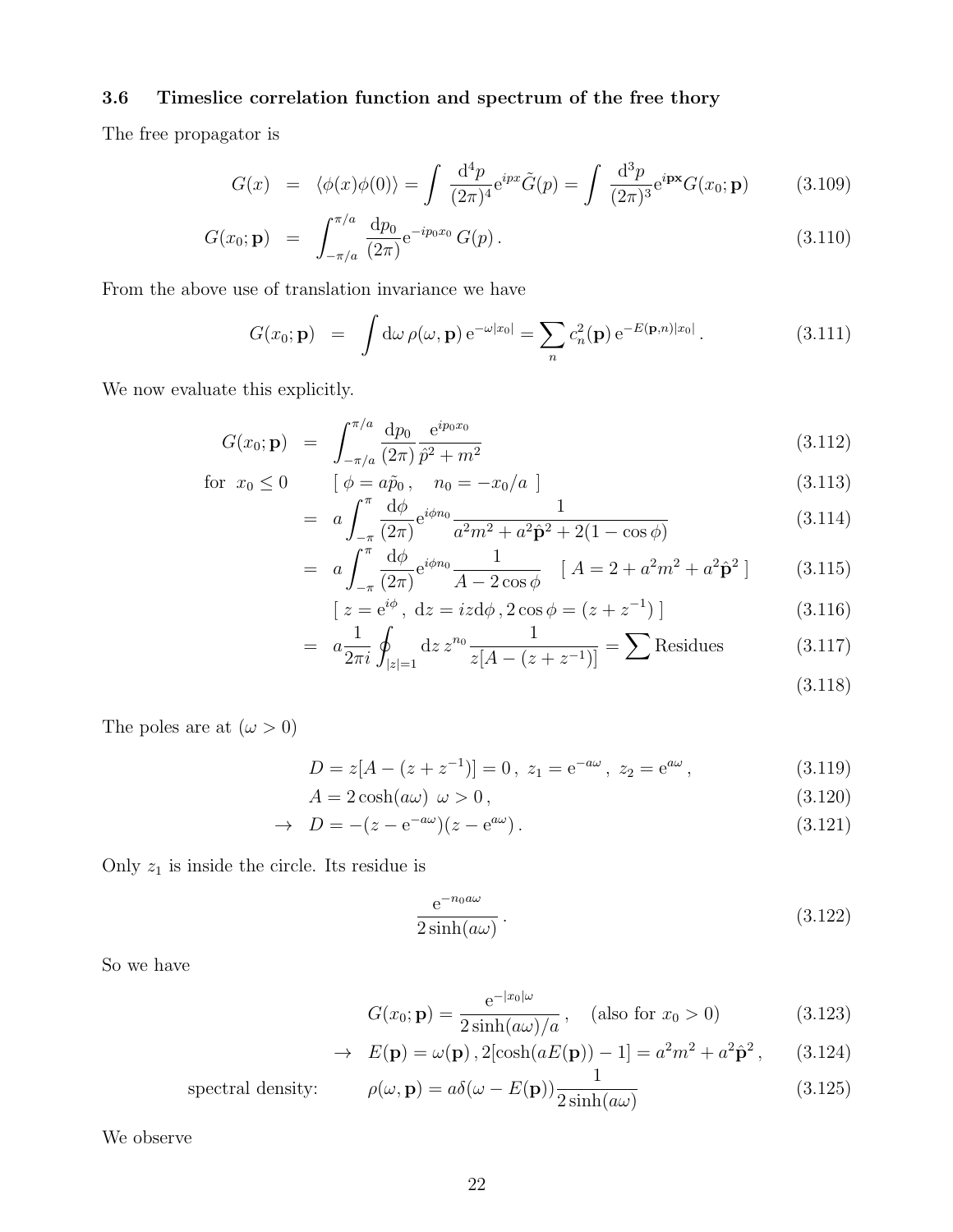• There is only one intermediate state per  $\bf{p}$ ; the spectral density is a single  $\delta$ -function. Such a state is created from the vacuum by

$$
\hat{O}_1(\mathbf{p}) = Ca^3 \sum_{\mathbf{x}} \hat{\phi}(\mathbf{x}) e^{i\mathbf{p}\mathbf{x}}.
$$
\n(3.126)

Namely we had

$$
G(x_0 - y_0; \mathbf{p}) \propto \langle O_1(x_0, -\mathbf{p})O_1(y_0, \mathbf{p}) \rangle \propto \langle 0|O_1(\mathbf{p})^{\dagger} e^{-|x_0 - y_0| \hat{H}} O_1(\mathbf{p}) |0\rangle \qquad (3.127)
$$

• The energy momentum relation is (when  $a^2 p_i^2 \ll 1$ ,  $a^2 m^2 \ll 1$ ):

$$
E^2 = \mathbf{p}^2 + m^2 + O(a^2)
$$
 (3.128)

- $\Rightarrow$  a free particle with relativistic energy momentum relation.
- 2-particle states are simply created by

$$
\hat{O}_2(\mathbf{p}, \mathbf{q}) = \hat{O}_1(\mathbf{p}) \hat{O}_1(\mathbf{q}) = \hat{O}_1(\mathbf{q}) \hat{O}_1(\mathbf{p})
$$
\n(3.129)

A correlation function is

$$
G_4 = a^{12} \sum_{\mathbf{x}, \mathbf{y}, \mathbf{z}, \mathbf{w}} e^{-i(\mathbf{p}\mathbf{z} + \mathbf{q}\mathbf{w} - \mathbf{p}\mathbf{x} - \mathbf{q}\mathbf{y})} \langle \phi(t, \mathbf{z}) \phi(t, \mathbf{w}) \phi(0, \mathbf{x}) \phi(0, \mathbf{y}) \rangle
$$
(3.130)

this gives: a graph

time dependence 
$$
C_1(\mathbf{p}, \mathbf{q}) e^{-|t|(E(\mathbf{p}) + E(\mathbf{q}))} + C_2(\mathbf{p}, \mathbf{q}) \delta(\mathbf{p} + \mathbf{q})
$$
 (3.131)

So

$$
E = E(\mathbf{p}) + E(\mathbf{q}) \ge 2m \qquad \text{a graph} \tag{3.132}
$$

For later use we note that above we have shown that

$$
e^{-|x_0|\omega} = \int \frac{dp_0}{2\pi} e^{ip_0x_0} \frac{\sinh(a\omega)}{\cosh(a\omega) - \cos(ap_0)}.
$$
\n(3.133)

#### 3.7 Lattice artifacts

Let us include the  $O(a^2)$  effects:

$$
\frac{2}{a^2}[\cosh(aE(\mathbf{p})) - 1] = E^2 + \frac{2}{4!}a^2E^4 + O(a^4)
$$
\n(3.134)

$$
= E2 + \frac{(m2 + \mathbf{p}2)2a2}{12} + O(a4)
$$
 (3.135)

$$
\hat{p}_j^2 = \frac{2}{a^2} (1 - \cos p_j a) = p_j^2 - \frac{p_j^4 a^2}{12} + O(a^4) \,, \tag{3.136}
$$

$$
E^{2}(\mathbf{p}) = m^{2} + \mathbf{p}^{2} - \underbrace{\frac{a^{2}}{12}[(m^{2} + \mathbf{p}^{2})^{2} + \sum_{j} p_{j}^{4}] + O(a^{4})}_{j}.
$$
 (3.137)

≈10% when  $aE(p)=1$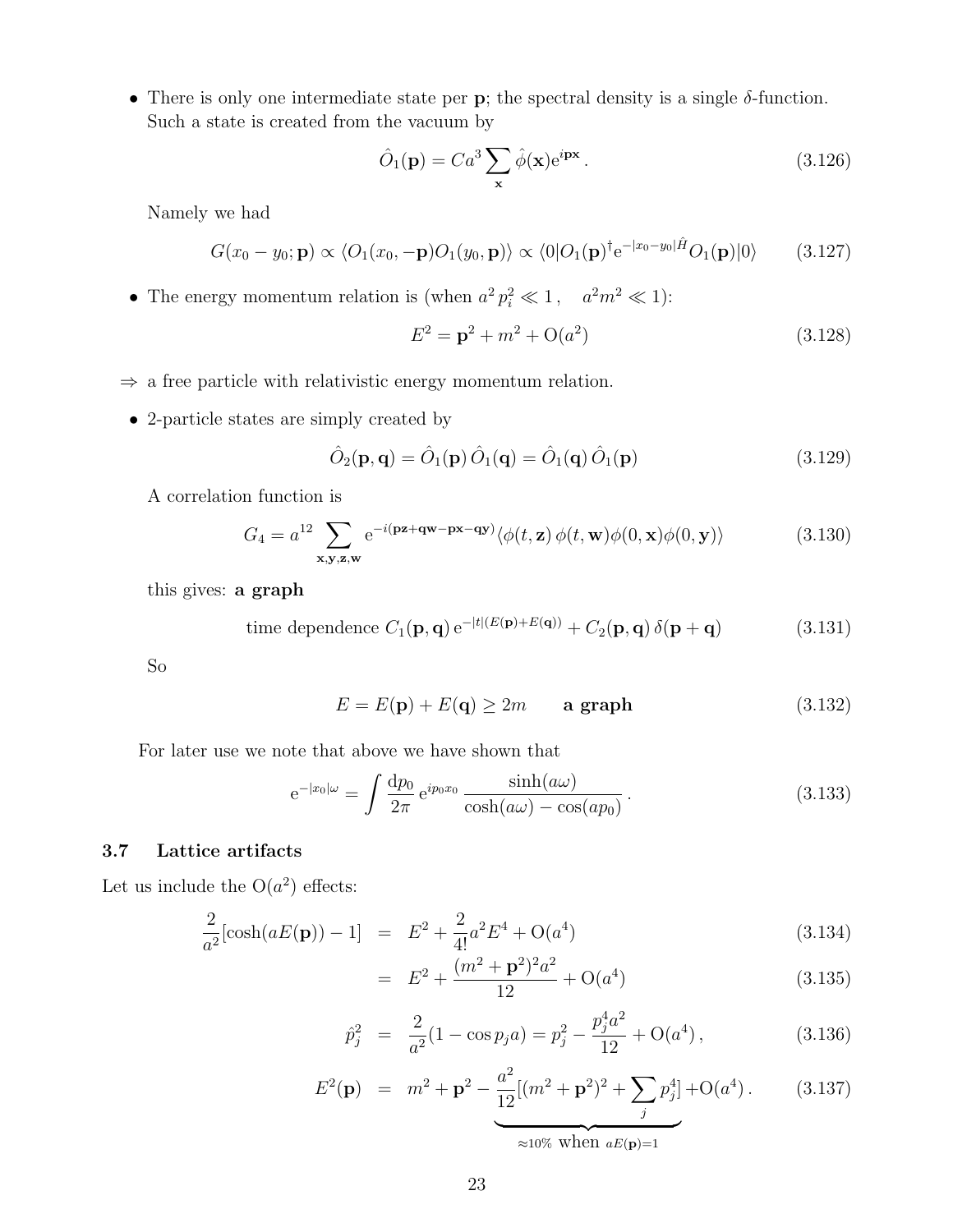Now we have to be careful, however. This includes the mass in the Lagrangian, not an observable. We should renormalize first, even at tree level! Not unique, but very natural:

 $mass$  = energy at rest : **renormalization condition** (3.138)

$$
m_{\rm R}^2 = E^2(\mathbf{p} = 0) = m^2 \left(1 - \frac{a^2}{12}m^2 + \ldots\right)
$$
 (3.139)

$$
m^{2} = m_{\text{R}}^{2} (1 + \frac{a^{2}}{12} m_{\text{R}}^{2}) + \mathcal{O}(a^{4})
$$
\n
$$
\rightarrow \tag{3.140}
$$
\n
$$
(3.141)
$$

$$
E^{2}(\mathbf{p}) = m_{\mathrm{R}}^{2} + \mathbf{p}^{2} - \frac{a^{2}}{12} [2m_{\mathrm{R}}^{2} \mathbf{p}^{2} + (\mathbf{p}^{2})^{2} + \sum_{j} p_{j}^{4}] + O(a^{4}).
$$
 (3.142)

≈10% when  $aE(\mathbf{p})=1$ 

See Fig. 5, left.

Can this be improved? Better discretization?

#### 3.8 Improvement

In general there is Symanzik improvement:

$$
S \to S_{\text{impr}} = S + \delta S, \quad \delta S = a^4 \sum_{x} \sum_{i} c_i a^{d_O - 4} O_i(x), \tag{3.143}
$$

Here we have

$$
\sum_{i} c_i a^{d_0 - 4} O_i(x) = c_1 \frac{a^2}{2} \sum_{\mu=0}^{3} [\partial_\mu \partial_\mu \phi(x)]^2
$$
\n(3.144)

$$
\neq \left[\sum_{\mu=0}^{3} \partial_{\mu} \partial_{\mu} \phi(x)\right]^{2} \tag{3.145}
$$

$$
\rightarrow E^2(\mathbf{p}) = m^2 + \mathbf{p}^2 + a^2[c - \frac{1}{12}][(m^2 + \mathbf{p}^2)^2 + \sum_j p_j^4] + O(a^4)
$$
 (3.146)

Remarks (here not really explained):

• In general in a scalar theory in 4 dimensions:  $O_i(x)$  local fields with mass dimension 6 Even more generally: local fields with mass dimension  $> 5$ 

$$
c_i = c_i(\lambda_0) \tag{3.147}
$$

- On-shell improvement: terms which vanish by the e.o.m can be dropped (see exercise for the e.o.m.)
- Also fields in correlation functions have to be improved (correction terms). We here looked only at energies (which are on-shell).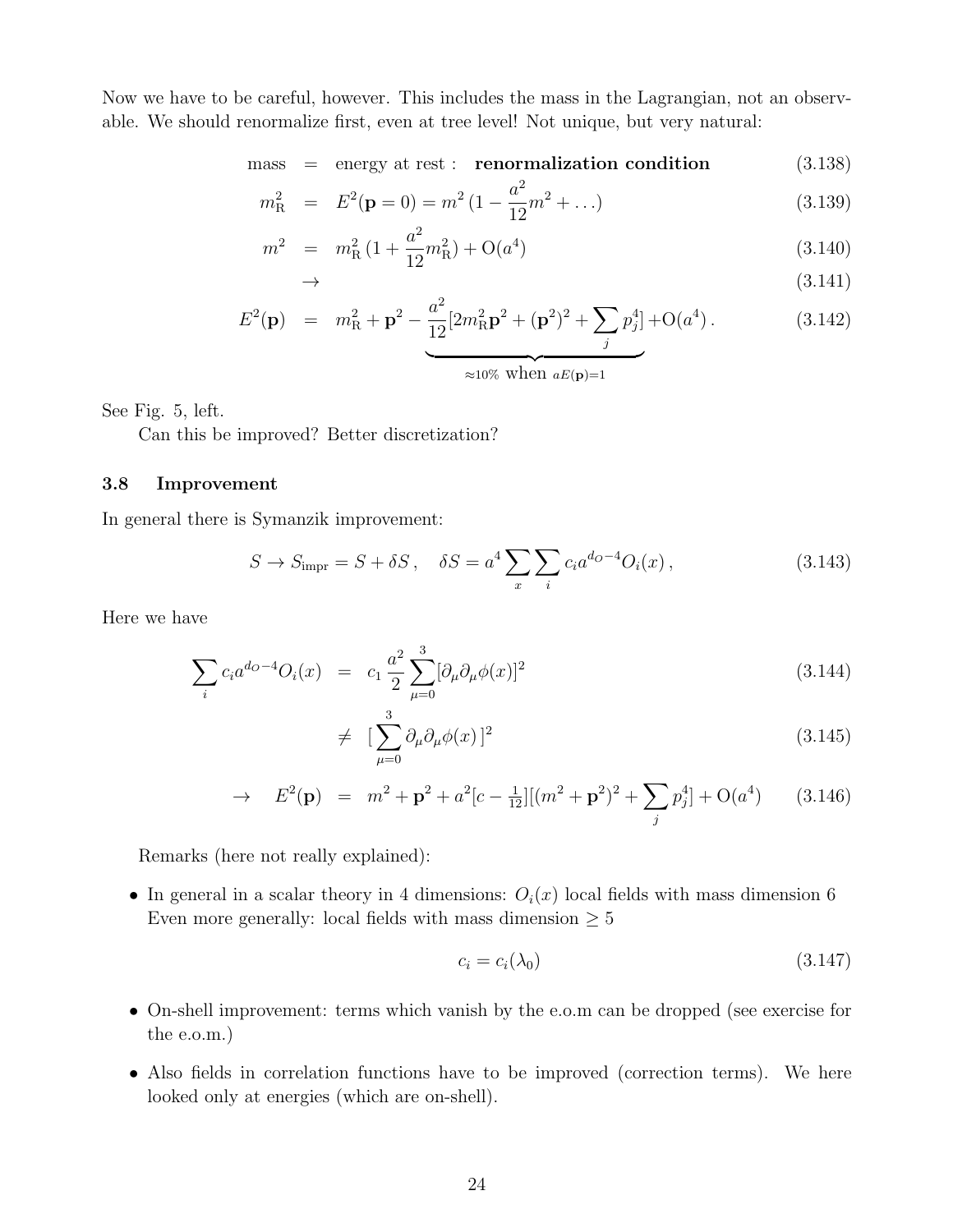

**Figure 6:**  $E^2(\mathbf{p})/E^2(\mathbf{p})_{cont}$  for  $\mathbf{p} = (p, 0, 0), m = 0$ , against the square lattice spacing  $a^2 E^2$ . Left side:  $c = 0$ , right side:  $c = 1/12$ .

#### 3.9 Universality

$$
Z = \int D[\phi] e^{-S[\phi]}, \qquad (3.148)
$$

$$
\langle \phi(x)\phi(y) \rangle = Z^{-1} \int D[\phi] e^{-S[\phi]} \phi(x)\phi(y). \qquad (3.149)
$$

$$
a^3 \sum_{\mathbf{x}} \langle \phi(x)\phi(0) \rangle^{x_0} \sim^{\infty} e^{-E(\mathbf{p}=0)x_0} = e^{-m_{\mathbf{R}}x_0} = e^{-n_0/\xi}
$$
 (3.150)

A change of notation

$$
S \rightarrow H/(kT_{temp}) \tag{3.151}
$$

$$
d = 3 + 1 \rightarrow d = 4 \quad (+0: \text{static}) \tag{3.152}
$$

$$
(am_R)^{-1} \rightarrow \xi \tag{3.153}
$$

$$
a \to 0 \quad \to \quad \xi \to \infty \tag{3.154}
$$

shows that a lattice field theory in  $3+1$  dimensions is a statistical model in 4 dimensions. The continuum limit is reached at a critical point. Statistical models are known to have *universality* there.

Universality means that a change of the Hamilton function which does not change the symmetries (axis permutations,  $\phi \rightarrow -\phi$  etc.) gives the same correlation functions.

In the QFT this means the continuum limit is unique; it does not depend on the details of the discretization (adding e.g.  $(\partial_{\mu}\partial_{\mu}\phi)^2$  term).

More precisely: the continuum limit only depends on the coefficients of the renormalizable interaction terms:  $[O(\phi(x), \partial_\mu \phi(x)] \leq 4$ . Eg. the addition of  $\phi^6$  changes only the cutoff effects.

In terms of continuum field theory best looked at in the corresponding action:

$$
S = a^4 \sum_{x} \left\{ \frac{1}{2} \partial_{\mu} \phi(x) \partial_{\mu} \phi(x) + \frac{m^2}{2} \phi^2(x) \right\} + S_{\text{int}} \tag{3.155}
$$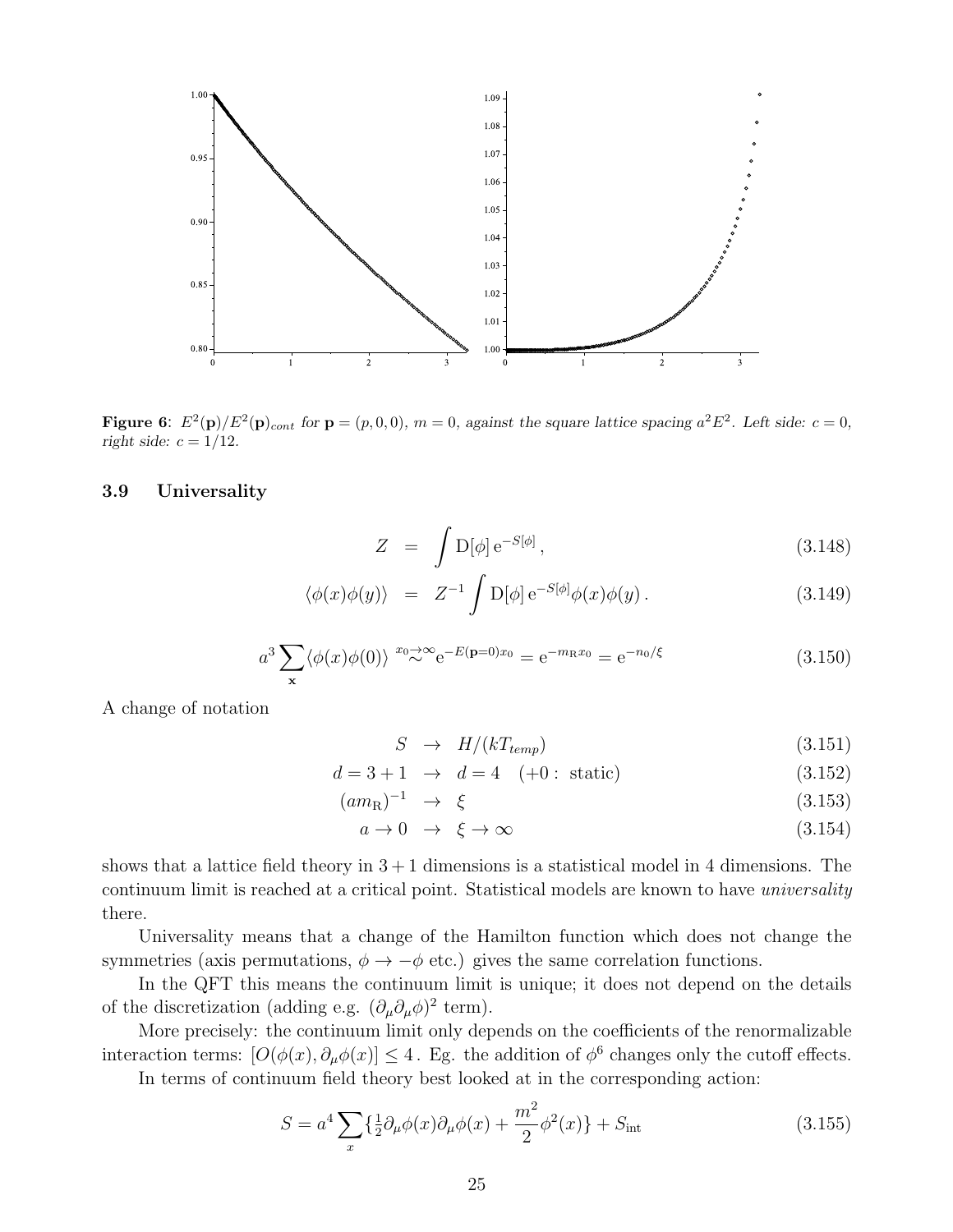

**Figure 7:**  $E^2(\mathbf{p})/E^2(\mathbf{p})_{cont}$  against the square lattice spacing  $a^2 E^2$ . Improved case:  $c = 1/12$ . Left side: for  $\mathbf{p} = (p, p, 0), m = 0$ , right side:  $\mathbf{p} = (p, 0, 0), m_{\text{R}} = p$ .

then

- assume locality:  $S_{\text{int}} = a^4 \sum_x const. M^{-(n+4k-4)} \phi^n(x) (\partial_\mu \phi(x) \partial_\mu \phi(x))^k + \dots$
- renormalizability when (we just state this):

$$
S_{\rm int} = a^4 \sum_{x} \mathcal{L}_{\rm int}(x), \quad [\mathcal{L}_{\rm int}(x)] \le 4 \tag{3.156}
$$

$$
[\Phi]
$$
 = mass dimension:  $[\partial_{\mu}] = 1$ ,  $[\phi(x)] = 1$ , (3.157)

and no odd powers of  $\phi$  and Euclidean invariance

$$
\mathcal{L}_{\text{int}}(x) = \frac{\lambda_0}{4} \phi^4(x) \quad \to \quad \hat{H}_{\text{int}} = \frac{\lambda_0}{4} \hat{\phi}^4(x) \tag{3.158}
$$

 $\lambda_0$  is the only possible coupling constant, free parameter QFT's are very predictive

• how well is this established (proven)? to all order in  $\lambda_0 \to \lambda_R$  (T. Reisz, lattice power counting theorem) non-renormalizability of eg.  $\phi^6(x)/m_6^2$  in the same way to all orders in  $m_6^{-2}$ . non-perturbatively: numerical investigations are in agreement with this.

Remark: do not confuse higher dimensional operators in Symanzik improvement and a theory with higher dimensional operators in the continuum limt. In one case the coefficients are proportional to  $a^{d_0-4}$ , in the other case they are proportional to  $1/m^{d_0-4}$ .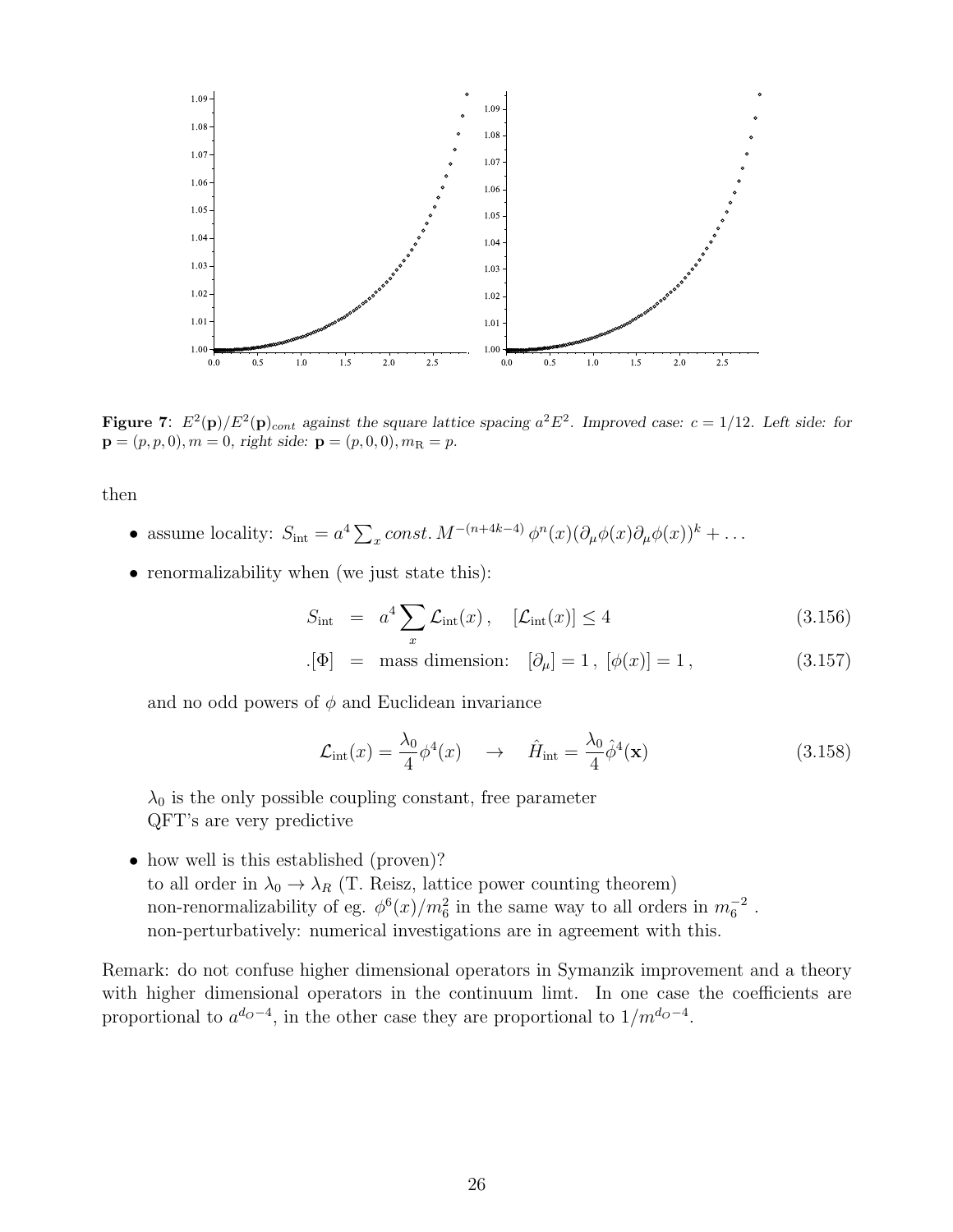## 4 Gauge fields on the lattice

#### 4.1 Color, parallel transport, gauge invariance

Quarks carry color,  $A, B = 1...3$   $(1...N$  in an SU(N) gauge theory):

$$
\psi(x) = \begin{pmatrix} \psi_1(x) \\ \psi_2(x) \\ \psi_3(x) \end{pmatrix} \in \mathbb{C}^3.
$$
\n(4.1)

The basic principle is gauge invariance: different colors are completely equivalent. One can rotate the fields and physics does not change.

$$
\Lambda(x) \in \text{SU}(3) : \psi(x) \to \psi^{\Lambda}(x) = \Lambda(x) \psi(x).
$$
 (4.2)

(There is also the possibility to rotate by a phase  $(V(1))$ , but this corresponds to electrodynamics, a separate issue).  $\Lambda(x) \in SU(3)$  is an arbitrary function of x. So it makes no sense to compare  $\psi(x)$  and  $\psi(y)$ . Before comparing we have to parallel-transport  $\psi(y)$ , such that it transforms as  $\psi(x)$ . Parallel transporter:

$$
P(x \leftarrow y): P(x \leftarrow y) \rightarrow P^{\Lambda}(x \leftarrow y) = \Lambda(x) P(x \leftarrow y) \Lambda^{-1}(y)
$$
\n(4.3)

$$
P(x \leftarrow y) \psi(y) \rightarrow \Lambda(x) P(x \leftarrow y) \psi(y). \tag{4.4}
$$

The parallel transporter will in general depend on the path from  $y$  to  $x$ . Think of a straight path for definiteness. For the definition of a (continuum derivative) we need the transporter by an infinitessimal distance:

$$
D_{\mu}\psi(x) = (D_{\mu}\psi)(x) = \lim_{\epsilon \to 0} [P(x \leftarrow x + \epsilon \hat{\mu}) \psi(x + \epsilon \hat{\mu}) - \psi(x)]. \tag{4.5}
$$

Every  $SU(N)$  matrix can be written in the form

$$
P = e^{B}, \quad B = -B^{\dagger} = \sum_{a=1}^{N^{2}-1} B^{a} T^{a}
$$
\n(4.6)

$$
B^{a} \in \mathbb{R}, T^{a} = -(T^{a})^{\dagger}, \text{ tr } T^{a} = 0, \text{ tr } T^{a}T^{b} = -\frac{1}{2}\delta_{ab}, [T^{a}, T^{b}] = f^{abc}T^{c}. \qquad (4.7)
$$

For example in SU(2):

$$
T^{a} = \frac{1}{2i}\tau^{a}, \text{ Pauli matrices.} \qquad (4.8)
$$

So we can write for an infinitessimal path

$$
P(x \leftarrow x + \epsilon \hat{\mu}) = e^{\epsilon A_{\mu}(x)} \quad \rightarrow \quad D_{\mu} = \partial_{\mu} + A_{\mu} \,. \tag{4.9}
$$

 $A_{\mu}$  has mass dimension one. If quarks were scalars, gauge invariance would force the kinetic term in the Lagrangian to look like

$$
\sum_{A} |D_{\mu}\psi_{A}|^{2}.
$$
\n(4.10)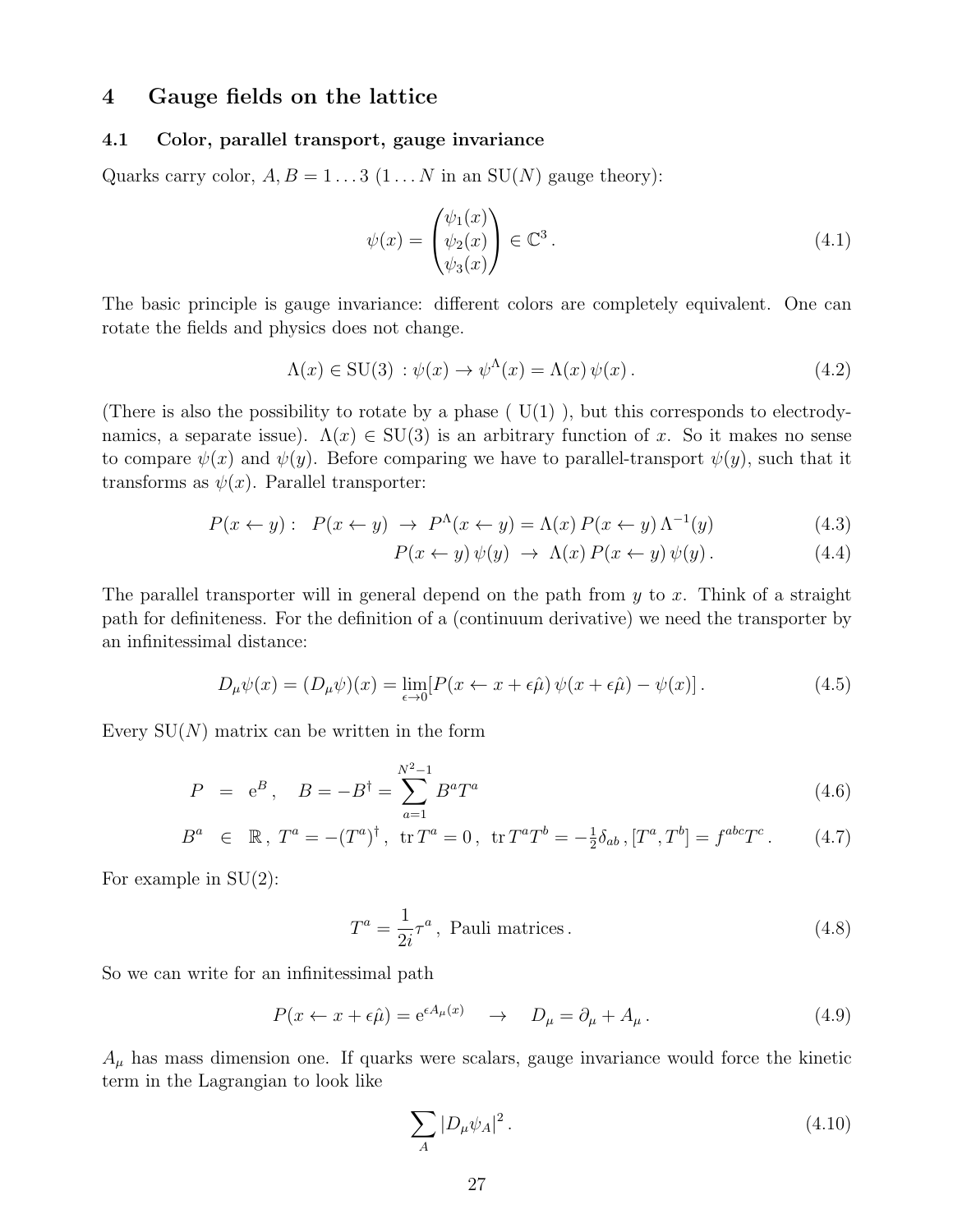It contains a coupling to the field  $A_\mu$  (gluon field), an interaction term. What about a kinetic term for  $A_\mu$ ? Gauge invariance is the basic principle. First in the continuum:

The basic object is  $D_{\mu}$  because it is gauge covariant,

$$
D_{\mu}^{\Lambda} = \Lambda(x) D_{\mu} \Lambda^{-1}(x) \,. \tag{4.11}
$$

We want something Euclidean invariant and gauge invariant:

$$
\operatorname{tr} D_{\mu} D_{\mu} = \operatorname{tr} (\partial_{\mu} \partial_{\mu} + \ldots) \quad \partial_{\mu} \text{ acting on what?}
$$
 (4.12)

$$
\text{tr}\,F_{\mu\nu}\,F_{\mu\nu}\,,\tag{4.13}
$$

$$
F_{\mu\nu} = [D_{\mu}, D_{\nu}] = \partial_{\mu} A_{\nu} - \partial_{\nu} A_{\mu} + [A_{\mu}, A_{\nu}]
$$
\n(4.14)

$$
= T^a \{ \partial_\mu A^a_\nu - \partial_\nu A^a_\mu + f^{abc} A^b_\mu A^c_\nu \} \tag{4.15}
$$

$$
= T^a F^a_{\mu\nu} \,. \tag{4.16}
$$

Other terms have higher dimension, are not renormalizable. So the action is

$$
S_{\rm G} = -\underbrace{\frac{1}{2g_0^2}}_{\text{convention}} \int d^4x \, \text{tr}\, F_{\mu\nu}(x) F_{\mu\nu}(x) = \frac{1}{2g_0^2} \int d^4x \, F^2 \,. \tag{4.17}
$$

Unlike QED, there are interaction terms already in here even without the quark fields.

On the lattice, the quark fields are at the lattice points  $x$ , but the gluon field has to provide the parallel transporter from point to point, it is sitting on a link

$$
P(x \leftarrow x + a\hat{\mu}) = U(x, \mu) \qquad : \qquad \overbrace{\qquad (4.18)}
$$

$$
P(x + a\hat{\mu} \leftarrow x) = U^{-1}(x, \mu) \qquad : \qquad \longrightarrow \qquad . \tag{4.19}
$$

Gauge covariant derivative:

forward: 
$$
D_{\mu}\psi(x) = \frac{1}{a}[U(x,\mu)\psi(x+a\hat{\mu}) - \psi(x)]
$$
 (4.20)

$$
\text{backward:} \qquad D_{\mu}^* \psi(x) = \frac{1}{a} [\psi(x) - U^{-1}(x - a\hat{\mu}, \mu) \psi(x - a\hat{\mu})] \tag{4.21}
$$

With these we could build a kinetic term for scalar quarks

$$
S_{\phi} = a^4 \sum_{x} \sum_{A} |D_{\mu} \psi_{A}|^2 = a^4 \sum_{x} \sum_{A} \psi_{A}^* (-D_{\mu}^* D_{\mu} \psi)_{A} = a^4 \sum_{x} \psi^{\dagger} (-D_{\mu}^* D_{\mu}) \psi. \tag{4.22}
$$

For fermions we do that later.

For the kinetic term we need a local object, gauge invariant. The most local one is the parallel-transporter around a plaquette (elementary square):

$$
O_{\mu\nu}(x) = \text{tr } U(x,\mu)U(x+a\hat{\mu},\nu)U^{-1}(x+a\hat{\nu},\mu)U^{-1}(x,\nu) : \xrightarrow{x+a,\nu} (4.23)
$$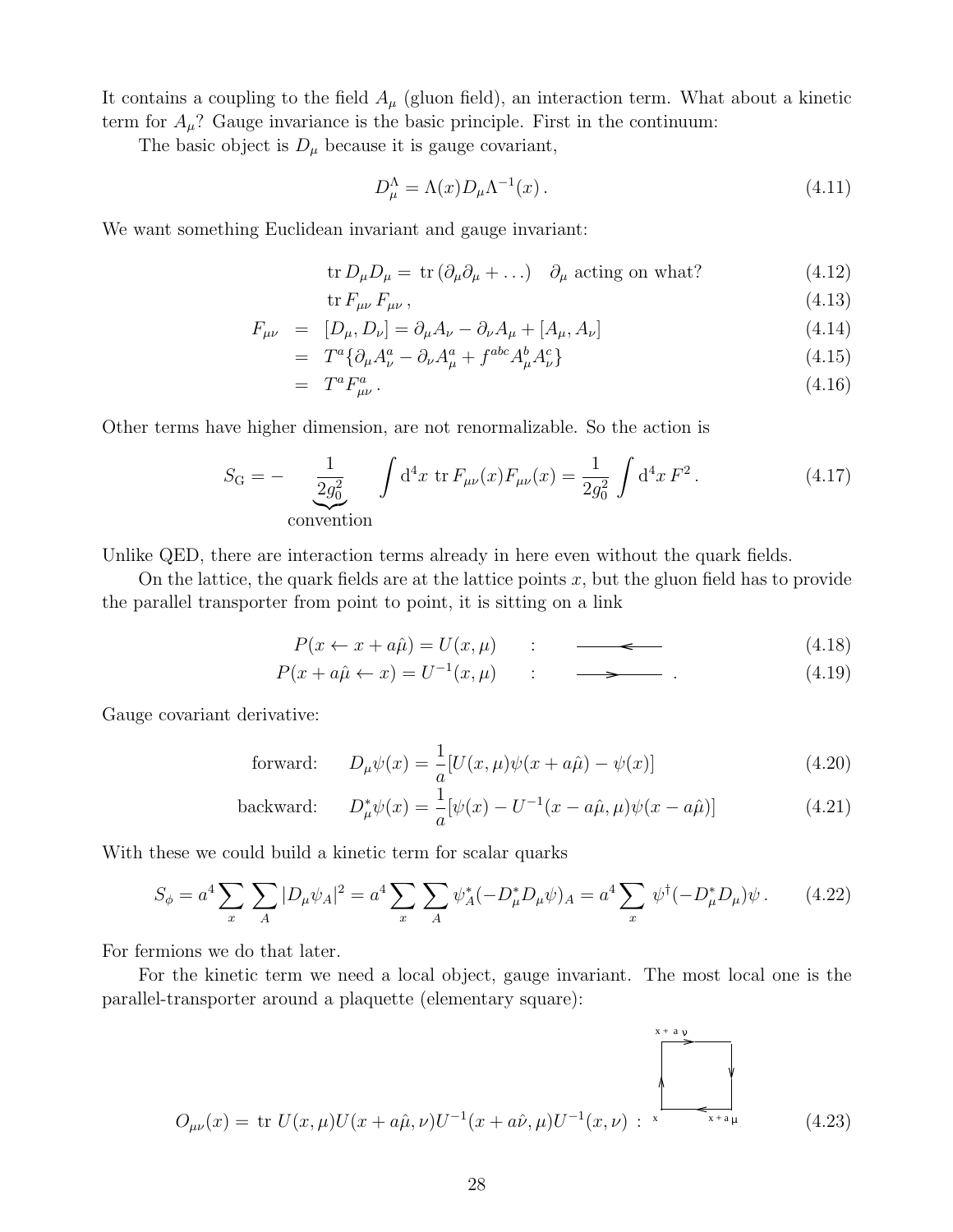Assume that we have a smooth classical field, so the parallel transporters are close to one, we can then write

$$
U(x,\mu) = e^{aA_{\mu}(x)}\tag{4.24}
$$

Then we can expand in  $a$  (classical continuum limit)

$$
O_{\mu\nu}(x) = \text{tr } U(x,\mu)U(x+a\hat{\mu},\nu)U^{-1}(x+a\hat{\nu},\mu)U^{-1}(x,\nu) \tag{4.25}
$$

$$
= \operatorname{tr} \underbrace{e^{aA_{\mu}(x)}e^{aA_{\nu}(x+a\hat{\mu})}}_{e^{B}} \underbrace{e^{-aA_{\mu}(x+a\hat{\nu})}e^{-aA_{\nu}(x)}}_{e^{C}}, \qquad (4.26)
$$

$$
B = a(A_{\mu}(x) + A_{\nu}(x + a\hat{\mu})) + a^{2} \frac{1}{2} [A_{\mu}(x), A_{\nu}(x + a\hat{\mu})] + O(a^{3}), \qquad (4.27)
$$

$$
C = a(-A_{\mu}(x+a\hat{\nu}) - A_{\nu}(x) + a^2 \frac{1}{2} [A_{\mu}(x+a\hat{\nu}), A_{\nu}(x)] + O(a^3), \qquad (4.28)
$$

$$
e^{B}e^{C} = e^{B+C+\frac{1}{2}[B,C]+\dots} = e^{D}, \qquad (4.29)
$$

$$
D = -a^2 \partial_{\nu} A_{\mu}(x) + a^2 \partial_{\mu} A_{\nu}(x) + a^2 [A_{\mu}(x), A_{\nu}(x)] + O(a^3)
$$
(4.30)

$$
= a2 F\mu\nu(x) + O(a3)
$$
\n(4.31)

We note that

$$
D = D^a T^a, \quad \to \quad \text{tr } D = 0. \tag{4.32}
$$

This is true for the  $O(a^2)$  terms but also for the higher ones: they are formed from derivatives or from commutators. Commutators always can be written again as  $C^{a}T^{a}$ . Therefore we can write

$$
O_{\mu\nu}(x) = \text{tr } e^D = N + \text{tr } D + \frac{1}{2} \text{tr } D^2 + O(a^5)
$$
 (4.33)

$$
= N + \frac{1}{2}a^4 \operatorname{tr}\left(F_{\mu\nu}(x)\right)^2 + \mathcal{O}(a^5)
$$
\n<sup>(4.34)</sup>

$$
= tr U(p), p = (x, \mu, \nu) \qquad \qquad \sum_{x+a\mu} \qquad (4.35)
$$

And finally have the Wilson plaquette action

$$
S_{\rm G}[U] = \frac{1}{g_0^2} \sum_{p} \text{tr} \{1 - U(p)\} = \frac{1}{g_0^2} \sum_{x} \sum_{\mu,\nu} \text{tr} P(x,\mu,\nu), \qquad (4.36)
$$

$$
P(x, \mu, \nu) = 1 - U(x, \mu) U(x + a\hat{\mu}, \nu) U(x + a\hat{\nu}, \mu)^{-1} U(x, \nu)^{-1}.
$$
 (4.37)

Of course other forms are possible. In fact, take any small loop on the lattice (a graph), sum over all orientations. The result will be

$$
\sum_{x,\mu,\nu} \tilde{O}_{\mu\nu}(x) = c_1 + c_2 a^4 \sum_{x,\mu,\nu} \text{tr}\left(F_{\mu\nu}(x)\right)^2 + \mathcal{O}(a^2) \,,\tag{4.38}
$$

because there is no other gauge invariant field of dimension  $\leq 4$ . It was therefore not really necessary to do the above calculation. By the same logics, there is no dimension five axispermutation invariant field. This is why the next term is dimension 6, giving  $O(a^2)$  for the lattice spacing corrections.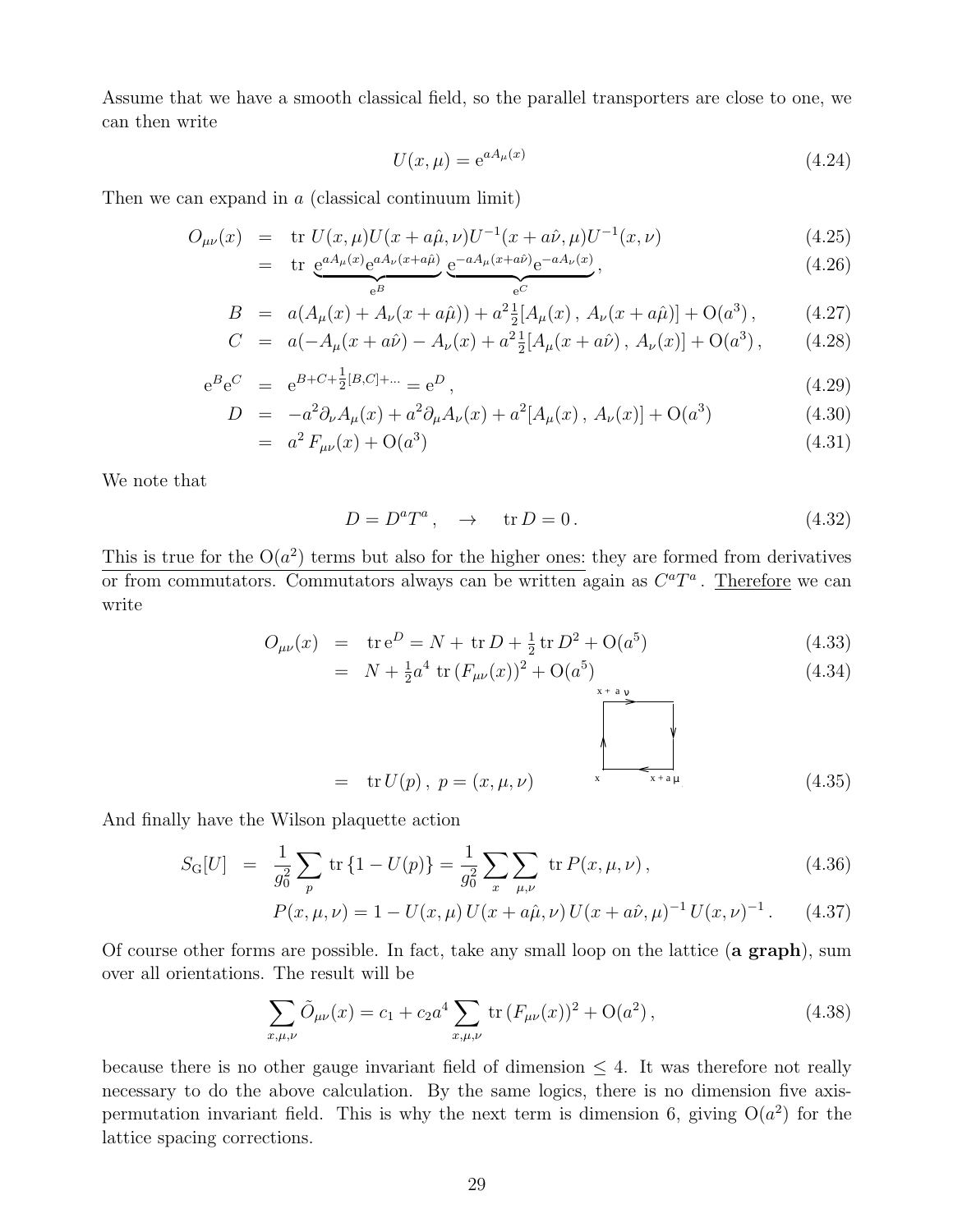#### 4.2 Group integration

We remain in the pure gauge theory. In order to fully define the path integral we have to specify the integration measure. The variables are in the group  $SU(3)$ , so we want to know

$$
dU =?, \quad U \in SU(N). \tag{4.39}
$$

The basic principle is gauge invariance, so we want the measure to be gauge invariant.

Parametrize the SU(N) matrices by

$$
W(\omega) = \exp(\omega^a T^a). \tag{4.40}
$$

A gauge transformation gives

$$
U(x,\mu) = W(\omega) \rightarrow U'(x,\mu) = \Lambda(x)U(x,\mu)\Lambda(x+a\hat{\mu})^{-1} = W(\omega')
$$
(4.41)  

$$
W(\omega) \rightarrow W(\omega'(\omega)).
$$
(4.42)

$$
(\omega) \rightarrow W(\omega'(\omega)), \qquad (4.42)
$$

we want 
$$
dU'(x,\mu) = dU(x,\mu)
$$
. (4.43)

A naive expectation would be that  $dU \propto \prod_{a=1}^{N^2-1} d\omega^a$ , but it is not quite correct because  $SU(N)$ is a curved manifold. Eg. for  $SU(2)$  a parametrization is the following.

$$
W = w^{0} + i w^{k} \tau^{k}, \ w^{\mu} \in \mathbb{R}, \ w^{\mu} w^{\mu} = 1.
$$
 (4.44)

So the manifold is a 3-sphere. It has a curvature. We may choose (these  $\omega$  are not the  $\omega$  of  $\exp(\omega^a T^a)$ 

$$
W = \sqrt{1 - \omega^a \omega^a} + i\omega^a \tau^a, \ \omega^a \in [0, 1]. \tag{4.45}
$$

To account for the curvature we define a metric tensor on the manifold

$$
G_{ab} = \text{tr}\left(\frac{\partial W}{\partial \omega^a} \frac{\partial W^{\dagger}}{\partial \omega^b}\right) = G_{ba}, \quad G \ge 0, \quad \leftarrow \text{exercise}
$$
 (4.46)

In a transformation  $\omega \to \omega'$  it changes to

$$
G_{ab}(\omega') = \text{Tr}\left(\frac{\partial W}{\partial \omega'^a}\frac{\partial W^{\dagger}}{\partial \omega'^b}\right) = \text{Tr}\left(\frac{\partial W}{\partial \omega^c}\frac{\partial W^{\dagger}}{\partial \omega^d}\right)\frac{\partial \omega^c}{\partial \omega'^a}\frac{\partial \omega^d}{\partial \omega'^b} = G_{cd}(\omega)\frac{\partial \omega^c}{\partial \omega'^a}\frac{\partial \omega^d}{\partial \omega'^b}.
$$
(4.47)

As a remark (we do not need it): an invariant line element is

$$
ds^{2} = G_{ab}d\omega^{a}d\omega^{b} = G_{ab}(\omega) \frac{\partial \omega^{a}}{\partial \omega'^{c}}d\omega'^{c} \frac{\partial \omega^{b}}{\partial \omega'^{d}}d\omega'^{d} = G_{cd}(\omega')d\omega'^{c}d\omega'^{d}.
$$
 (4.48)

Now take

$$
dW(\omega) = \sqrt{\det(G)} \prod_{a=1}^{N^2 - 1} d\omega^a.
$$
 (4.49)

The pieces transform as

$$
\det(G') \stackrel{\text{eq. (4.47)}}{=} \det(G)(\det(\frac{\partial \omega^a}{\partial \omega'^b}))^2
$$
\n(4.50)

$$
\prod_{a=1}^{N^2-1} d\omega'^a = det(\frac{\partial \omega'^a}{\partial \omega^b}) \prod_{c=1}^{N^2-1} d\omega^c
$$
\n(4.51)

$$
\rightarrow \qquad \mathrm{d}W(\omega') = \mathrm{d}W(\omega) \,. \tag{4.52}
$$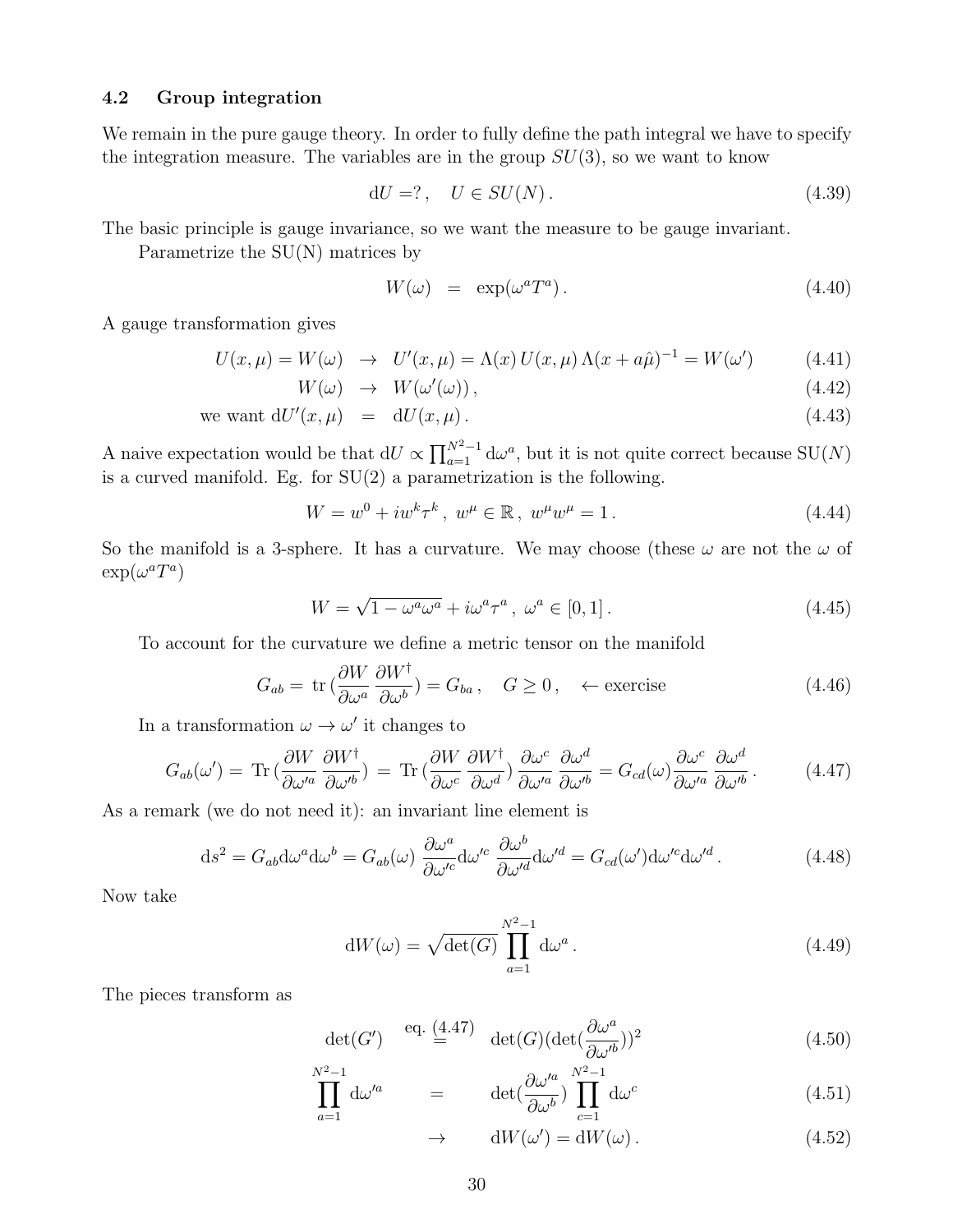So we choose

$$
dU(x,\mu) = C \prod_{a=1}^{N^2-1} d\omega^a \sqrt{\det G}
$$
 (4.53)

$$
\int dU = 1 \qquad \text{fixes } C. \tag{4.54}
$$

This is the Haar measure, the invariant measure on the group.

#### Exercise

Show that for our  $SU(2)$ -parametrization

$$
G_{ab} = \frac{\omega^a \omega^b + (1 - \omega^c \omega^c) \delta_{ab}}{(1 - \omega^c \omega^c)},
$$
\n(4.55)

$$
dU(x,\mu) = const. \times (1 - \omega^c \omega^c)^{-1/2} \prod_a d\omega^a = \frac{1}{\pi^2} \delta(1 - w^\mu w^\mu) d^4 w.
$$
 (4.56)

So the parameter space of the group is a 3-sphere.

### 4.2.1 Some group integrals (for later)

What about

$$
\langle U \rangle \equiv \int dU \, U = \int d(\Lambda^{-1} U) \, U = \int dU' \, \Lambda U' = \Lambda \langle U \rangle \tag{4.57}
$$

for all  $\Lambda \in \mathrm{SU}(N)$  . In particular for

$$
\Lambda = \exp(i 2\pi n/N) \equiv \exp(i 2\pi n/N) \mathbb{1}, n = 0...N - 1, \text{ the center of } SU(N)
$$
 (4.58)

then

$$
\langle U \rangle = \exp(i 2\pi n/N) \langle U \rangle = \frac{1}{N} \sum_{n=0}^{N-1} \exp(i 2\pi n/N) \langle U \rangle = 0 \tag{4.59}
$$

$$
\langle U^{\dagger} \rangle = 0. \tag{4.60}
$$

A non-trivial group integral:

$$
f_{ijkl} = \int dU U_{ij} (U^{\dagger})_{kl} = \int dU U_{ij} (U_{lk})^* \qquad (4.61)
$$

$$
= \int d(\Lambda^{-1}U) U_{ij}(U^{\dagger})_{kl} = \int d(U\tilde{\Lambda}^{-1}) U_{ij}(U^{\dagger})_{kl}
$$
\n(4.62)

$$
= \int dU \, (\Lambda U)_{ij} (U^{\dagger} \Lambda^{\dagger})_{kl} = \int dU \, (U \tilde{\Lambda})_{ij} (\tilde{\Lambda}^{-1} U^{\dagger})_{kl}.
$$
 (4.63)

For:

fixed j, k: 
$$
F_{il} = f_{ijkl}
$$
,  $\Lambda F \Lambda^{-1} = F$   $\Rightarrow F = c \mathbb{1}$    
exercise (4.64)

fixed *i*, *l*: 
$$
G_{jk} = f_{ijkl}
$$
,  $\tilde{\Lambda}G\tilde{\Lambda}^{-1} = G \Rightarrow G = c' \mathbb{1}$  (4.65)

$$
\Rightarrow \qquad f_{ijkl} = c \,\delta_{il} \delta_{jk} \tag{4.66}
$$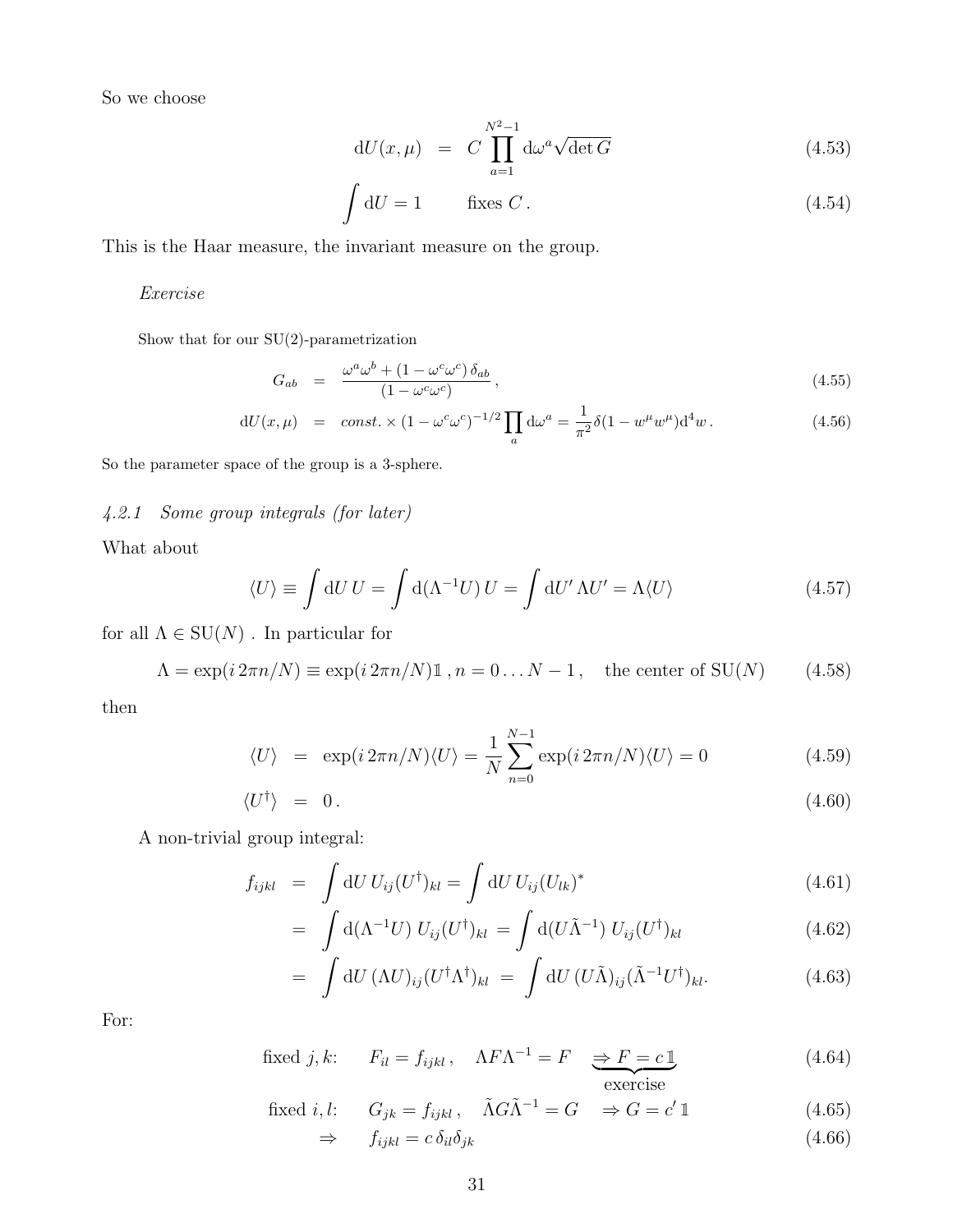It remains to determine c:

$$
\sum_{j} f_{ijjl} = \int dU \,\delta_{il} = c \sum_{j} \delta_{il} \delta_{jj} \tag{4.67}
$$

$$
\rightarrow c = 1/N. \tag{4.68}
$$

Exercise

F is an  $N \times N$  matrix. Prove that if  $\Lambda F \Lambda^{-1} = F$  holds for all  $\Lambda \in SU(N)$  then  $F = c \mathbb{1}$ . Hints: Start with  $N = 2$ . Find two special SU(2) matrices which allow to show  $F = c \mathbb{1}$ . Embed SU(2) in SU(N) and use the  $N = 2$  property to show it for all N.

#### 4.3 Pure gauge theory

The path integral is now

$$
Z = \int D[U] e^{-S_{\rm G}[U]}, \quad D[U] = \prod_{x,\mu} dU(x,\mu), \quad (4.69)
$$

$$
\langle O[U] \rangle = \frac{1}{Z} \int D[U] O[U] e^{-S_{\rm G}[U]} \tag{4.70}
$$

$$
U(x + L_{\nu}\hat{\nu}, \mu) = U(x, \mu), \quad \text{PBC}
$$
\n(4.71)

$$
\Lambda(x + L_{\nu}\hat{\nu}) = \Lambda(x), \quad \text{for the gauge transformations} \tag{4.72}
$$

where  $S[U] = S_G[U]$  when matter fields are neglected. This is the pure gauge theory. We will always first work with the finite volume theory and then discuss the limit of large volume.

#### 4.3.1 Gauge invariance

Consider some observable,  $O[U]$ , any polynomial of the fields  $U(x, \mu)$ . Its expectation value is the same as the expectation value of any gauge transform of it:

$$
\langle O[U] \rangle = \frac{1}{Z} \int \prod_{x,\mu} dU(x,\mu) O[U] e^{-S[U]} \tag{4.73}
$$

$$
= \frac{1}{Z} \int \prod_{x,\mu} dU^{\Lambda^{-1}}(x,\mu) O[U] e^{-S[U]} \tag{4.74}
$$

$$
= \frac{1}{Z} \int \prod_{x,\mu} dU(x,\mu) O[U^{\Lambda}] e^{-S[U]} = \langle O[U^{\Lambda}] \rangle.
$$
 (4.75)

We may define a projector onto the gauge invariant part of  $O[U]$ :

$$
\mathbb{P}_0 O[U] = \int \prod_x d\Lambda(x) O[U^{\Lambda}]. \tag{4.76}
$$

Then integrating above over  $\Lambda(x)$  we see that

$$
\langle \mathbb{P}_0 O[U] \rangle = \langle O[U] \rangle \,, \tag{4.77}
$$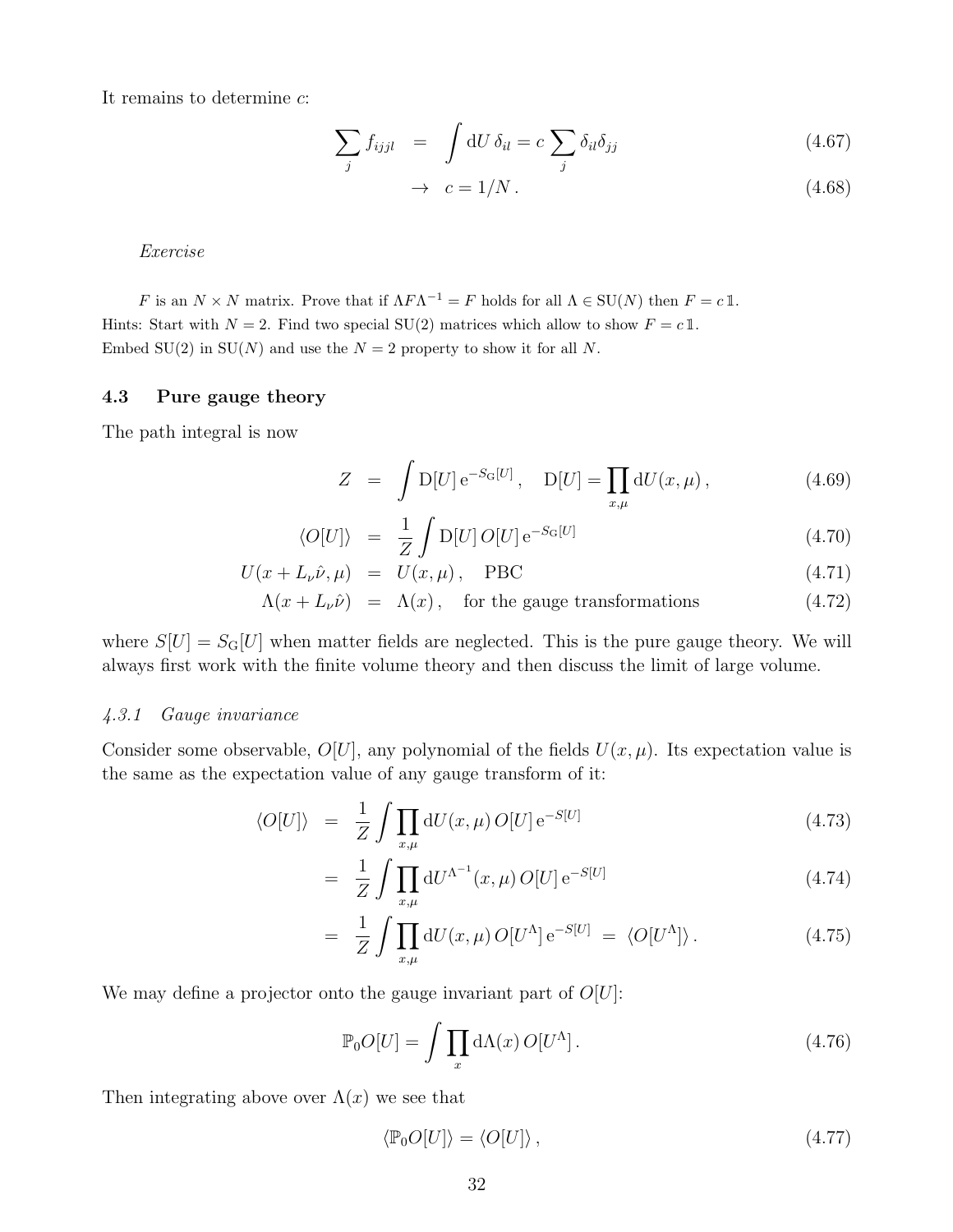so one needs to consider only the gauge invariant part of any observable. Consider in particular an observable (e.g. a parallel transporter from  $y$  to  $x$ ) which transforms as

$$
O[U^{\Lambda}] = \Lambda(x)O[U]\Lambda^{-1}(y) \quad \to \quad \langle O[U] \rangle = 0. \tag{4.78}
$$

Open parallel transporters (in contrast to closed loops) have no gauge invariant part. Their expectation values vanish. Such a local symmetry can't break spontaneously (Elitzur theorem).

#### 4.3.2 Transfer Matrix

#### Hilbert space

Wave functionals of the spatial link variables  $V(\mathbf{x}, k)$  with scalar product

$$
\langle \psi' | \psi \rangle = \int D[V] (\psi'[V])^* \psi[V], \quad D[V] = \prod_{\mathbf{x},k} dV(\mathbf{x},k). \tag{4.79}
$$

We will see that the physical Hilbert space consists of the gauge invariant wave functionals only:

$$
\psi_{\text{phys}}[V^{\Lambda}] = \psi_{\text{phys}}[V], \quad \Lambda(\mathbf{x}) \in \text{SU}(3)
$$
\n(4.80)

a projector onto gauge invariant wave functionals is

$$
\hat{\mathbb{P}}_0 \psi[V] = \int \prod_{\mathbf{x}} d\Lambda(\mathbf{x}) \psi[V^{\Lambda}], \qquad (4.81)
$$

$$
\hat{\mathbb{P}}_0 \,\psi_{\text{phys}}[V] = \psi_{\text{phys}}[V]. \tag{4.82}
$$

Transfer matrix

Let us first remember quantum mechanics: the path integral with a finite time-spacing a is

$$
Z = \text{Tr}\,\hat{\mathbb{T}}^N, \quad N = T/a \tag{4.83}
$$

$$
\hat{\mathbb{T}}\,\psi(q) = \int \mathrm{d}q' \,\mathrm{e}^{-\Delta S(q,q')} \,\psi(q') \tag{4.84}
$$

$$
\Delta S(q,q') = \frac{1}{2} aV(q) + S_k(q,q') + \frac{1}{2} aV(q'), \quad S_k(q,q') = \frac{1}{2m} (\frac{q-q'}{a})^2.
$$
 (4.85)

So this is an integral operator on wave functions  $\psi(q)$ . We can write the pure gauge theory